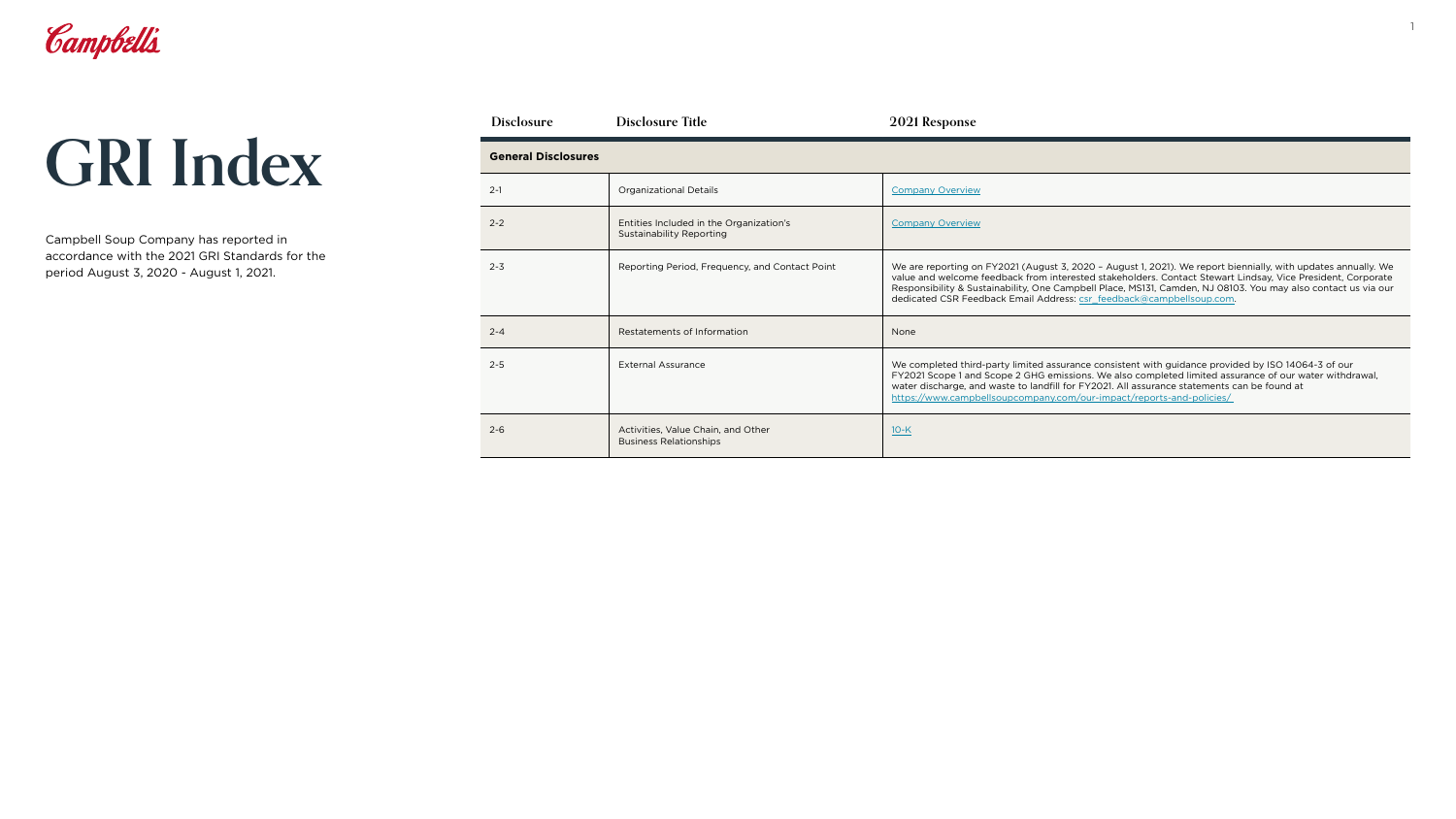

| Disclosure | <b>Disclosure Title</b>       |                                                         |                  | 2021 Response    |               |                 |             |               |
|------------|-------------------------------|---------------------------------------------------------|------------------|------------------|---------------|-----------------|-------------|---------------|
| $2 - 7$    | Employees                     |                                                         |                  |                  |               |                 |             |               |
|            |                               | <b>Employees by Region and Type, Salary, and Gender</b> |                  |                  |               |                 |             |               |
|            | <b>Region</b>                 | <b>Total Employees</b>                                  | <b>Full-Time</b> | <b>Part-Time</b> | <b>Hourly</b> | <b>Salaried</b> | <b>Male</b> | <b>Female</b> |
|            | <b>USA</b>                    | 13,825                                                  | 13,463           | 362              | 9,730         | 4,095           | 8,326       | 5,499         |
|            | Canada                        | 160                                                     | 160              | $\circ$          | $\circ$       | 160             | 67          | 93            |
|            | Mexico                        | 31                                                      | 31               | $\circ$          | $\circ$       | 31              | 13          | 18            |
|            | <b>Total</b>                  | 14,016                                                  | 13,654           | 362              | 9,730         | 4,286           | 8,406       | 5,610         |
|            |                               |                                                         |                  |                  |               |                 |             |               |
|            |                               | <b>Employees by Type and Region</b>                     |                  |                  |               |                 |             |               |
|            |                               | <b>USA</b>                                              | <b>Canada</b>    | <b>Mexico</b>    | <b>Total</b>  |                 |             |               |
|            | <b>Full-Time</b>              | 13,463                                                  | 160              | 31               | 13,654        |                 |             |               |
|            | Male                          | 8,132                                                   | 67               | 13               | 8,212         |                 |             |               |
|            | Female                        | 5,331                                                   | 93               | 18               | 5,442         |                 |             |               |
|            | <b>Part-Time</b>              | 362                                                     | $\bullet$        | $\bullet$        | 362           |                 |             |               |
|            | Male                          | 194                                                     | $\circ$          | $\mathsf O$      | 194           |                 |             |               |
|            | Female                        | 168                                                     | $\circ$          | $\mathsf O$      | 168           |                 |             |               |
|            | <b>Total</b>                  | 13,825                                                  | 160              | 31               | 14,016        |                 |             |               |
| $2 - 8$    | Workers Who Are Not Employees | <b>Employees by Contract and Gender</b><br><b>USA</b>   | <b>Canada</b>    | <b>Mexico</b>    | <b>Total</b>  |                 |             |               |
|            | <b>Permanent</b>              | 13,825                                                  | 160              | 31               | 14,016        |                 |             |               |
|            | Male                          | 8,326                                                   | 67               | 13               | 8,406         |                 |             |               |
|            | Female                        | 5,499                                                   | 93               | 18               | 5,610         |                 |             |               |
|            | Undeclared                    | $\circ$                                                 | $\circ$          | $\circ$          | $\circ$       |                 |             |               |
|            | <b>Contractor</b>             | 5,240                                                   | 10               | 20               | 5,270         |                 |             |               |
|            | Male                          | Not tracked                                             | Not tracked      | Not tracked      | Not tracked   |                 |             |               |
|            | Female                        | Not tracked                                             | Not tracked      | Not tracked      | Not tracked   |                 |             |               |
|            |                               |                                                         |                  |                  |               |                 |             |               |
|            | Undeclared                    | 5,240                                                   | 10 <sup>°</sup>  | $20\,$           | 5,270         |                 |             |               |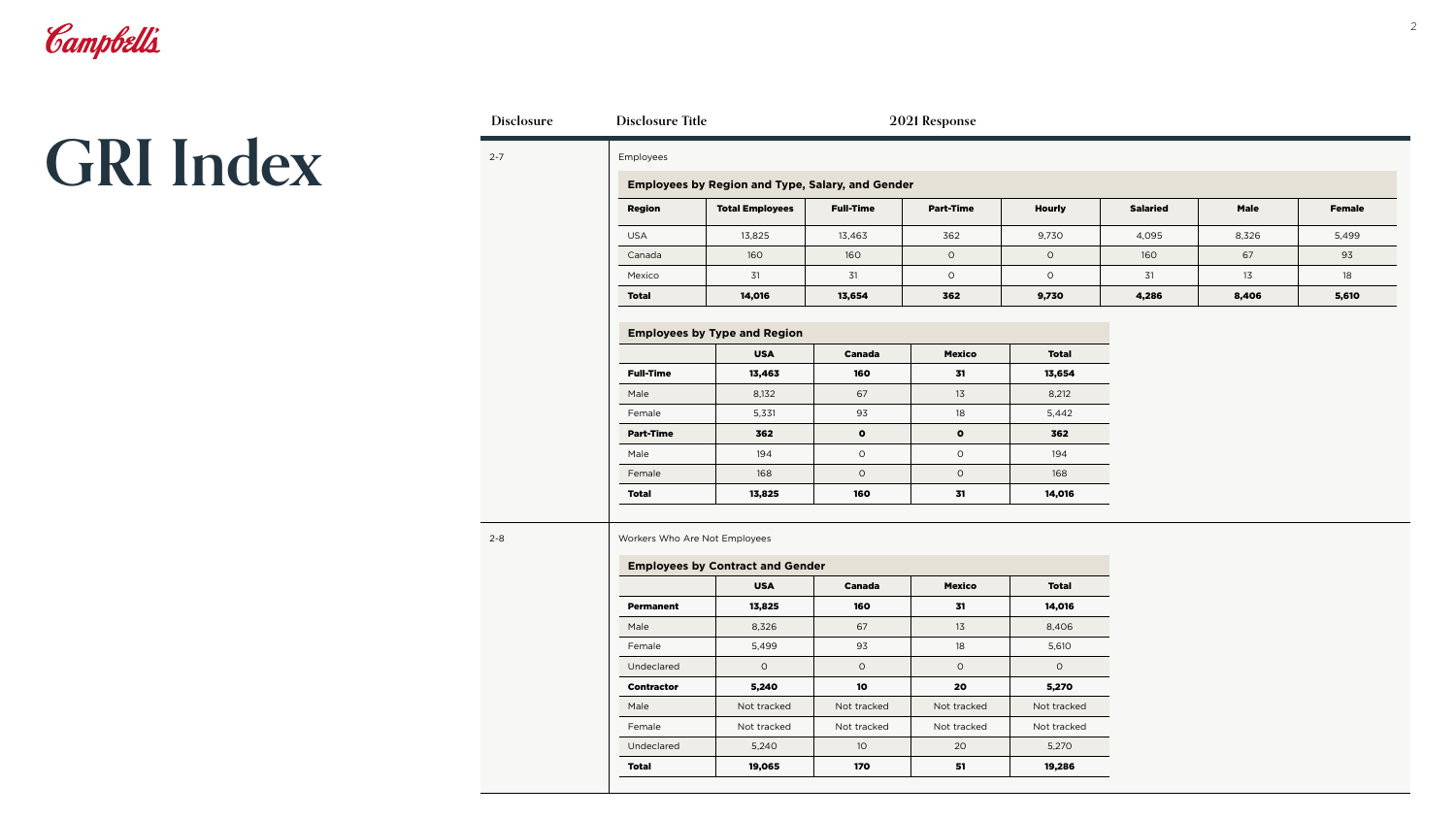| <b>Disclosure</b> | <b>Disclosure Title</b>                                                        | 2021 Response                                                                                                                                                                                                                                  |
|-------------------|--------------------------------------------------------------------------------|------------------------------------------------------------------------------------------------------------------------------------------------------------------------------------------------------------------------------------------------|
| $2 - 9$           | Governance Structure and Composition                                           | <b>ESG Governance Structure</b>                                                                                                                                                                                                                |
| $2 - 10$          | Nomination and Selection of the Highest<br>Governance Body                     | Proxy                                                                                                                                                                                                                                          |
| $2 - 11$          | Chair of the Highest Governance Body                                           | Proxy                                                                                                                                                                                                                                          |
| $2 - 12$          | Role of the Highest Governance Body in Overseeing<br>the Management of Impacts | Proxy                                                                                                                                                                                                                                          |
| $2 - 13$          | Delegation of Responsibility for Managing Impacts                              | Proxy                                                                                                                                                                                                                                          |
| $2 - 14$          | Role of the Highest Governance Body<br>in Sustainability Reporting             | Proxy                                                                                                                                                                                                                                          |
| $2 - 15$          | Conflicts of Interest                                                          | Proxy                                                                                                                                                                                                                                          |
| $2 - 16$          | <b>Communication of Critical Concerns</b>                                      | Proxy                                                                                                                                                                                                                                          |
| $2 - 17$          | Collective Knowledge of the Highest Governance Body                            | Proxy                                                                                                                                                                                                                                          |
| $2 - 18$          | Evaluation of the Performance of the Highest<br>Governance Body                | Proxy                                                                                                                                                                                                                                          |
| $2 - 19$          | <b>Remuneration Policies</b>                                                   | Proxy                                                                                                                                                                                                                                          |
| $2 - 20$          | Process to Determine Remuneration                                              | Proxy                                                                                                                                                                                                                                          |
| $2 - 21$          | Annual Total Compensation Ratio                                                | Proxy                                                                                                                                                                                                                                          |
| $2 - 22$          | Statement on Sustainable Development Strategy                                  | <b>CEO Message</b>                                                                                                                                                                                                                             |
| $2 - 23$          | <b>Policy Commitments</b>                                                      | Policies on Our Impact site                                                                                                                                                                                                                    |
| $2 - 24$          | <b>Embedding Policy Commitments</b>                                            | The responsibility for embe<br>environmental sustainabilit<br>Responsibility & Sustainabi<br>Counsel and Chief Sustaina<br>Chain Officer, respectively.<br>our Corporate Compliance<br>Sourcing Supplier Code, re<br>Procurement Officer and E |

| $2 - 9$  | Governance Structure and Composition                                           | <b>ESG Governance Structure</b>                                                                                                                                                                                                                                                                                                                                                                                                                                                                                                                                                                                                                                                                                                                                                                                                             |
|----------|--------------------------------------------------------------------------------|---------------------------------------------------------------------------------------------------------------------------------------------------------------------------------------------------------------------------------------------------------------------------------------------------------------------------------------------------------------------------------------------------------------------------------------------------------------------------------------------------------------------------------------------------------------------------------------------------------------------------------------------------------------------------------------------------------------------------------------------------------------------------------------------------------------------------------------------|
| $2 - 10$ | Nomination and Selection of the Highest<br>Governance Body                     | Proxy                                                                                                                                                                                                                                                                                                                                                                                                                                                                                                                                                                                                                                                                                                                                                                                                                                       |
| $2 - 11$ | Chair of the Highest Governance Body                                           | Proxy                                                                                                                                                                                                                                                                                                                                                                                                                                                                                                                                                                                                                                                                                                                                                                                                                                       |
| $2 - 12$ | Role of the Highest Governance Body in Overseeing<br>the Management of Impacts | Proxy                                                                                                                                                                                                                                                                                                                                                                                                                                                                                                                                                                                                                                                                                                                                                                                                                                       |
| $2 - 13$ | Delegation of Responsibility for Managing Impacts                              | Proxy                                                                                                                                                                                                                                                                                                                                                                                                                                                                                                                                                                                                                                                                                                                                                                                                                                       |
| $2 - 14$ | Role of the Highest Governance Body<br>in Sustainability Reporting             | Proxy                                                                                                                                                                                                                                                                                                                                                                                                                                                                                                                                                                                                                                                                                                                                                                                                                                       |
| $2 - 15$ | Conflicts of Interest                                                          | Proxy                                                                                                                                                                                                                                                                                                                                                                                                                                                                                                                                                                                                                                                                                                                                                                                                                                       |
| 2-16     | <b>Communication of Critical Concerns</b>                                      | Proxy                                                                                                                                                                                                                                                                                                                                                                                                                                                                                                                                                                                                                                                                                                                                                                                                                                       |
| $2 - 17$ | Collective Knowledge of the Highest Governance Body                            | Proxy                                                                                                                                                                                                                                                                                                                                                                                                                                                                                                                                                                                                                                                                                                                                                                                                                                       |
| $2 - 18$ | Evaluation of the Performance of the Highest<br>Governance Body                | Proxy                                                                                                                                                                                                                                                                                                                                                                                                                                                                                                                                                                                                                                                                                                                                                                                                                                       |
| $2 - 19$ | <b>Remuneration Policies</b>                                                   | Proxy                                                                                                                                                                                                                                                                                                                                                                                                                                                                                                                                                                                                                                                                                                                                                                                                                                       |
| $2 - 20$ | Process to Determine Remuneration                                              | Proxy                                                                                                                                                                                                                                                                                                                                                                                                                                                                                                                                                                                                                                                                                                                                                                                                                                       |
| $2 - 21$ | Annual Total Compensation Ratio                                                | Proxy                                                                                                                                                                                                                                                                                                                                                                                                                                                                                                                                                                                                                                                                                                                                                                                                                                       |
| $2 - 22$ | Statement on Sustainable Development Strategy                                  | <b>CEO Message</b>                                                                                                                                                                                                                                                                                                                                                                                                                                                                                                                                                                                                                                                                                                                                                                                                                          |
| $2 - 23$ | <b>Policy Commitments</b>                                                      | Policies on Our Impact site                                                                                                                                                                                                                                                                                                                                                                                                                                                                                                                                                                                                                                                                                                                                                                                                                 |
| $2 - 24$ | <b>Embedding Policy Commitments</b>                                            | The responsibility for embedding our policy commitments varies depending on the policy. For our<br>environmental sustainability and water policies, day-to-day responsibility falls to both the Corporate<br>Responsibility & Sustainability team and the Engineering team. These teams report up through the EVP General<br>Counsel and Chief Sustainability, Corporate Responsiblity & Governance Officer and the EVP and Chief Supply<br>Chain Officer, respectively. Responsibility for embedding our Code of Business Conduct and Ethics sits with<br>our Corporate Compliance and Ethics team who also reports to our EVP General Counsel. For our Responsible<br>Sourcing Supplier Code, responsibility sits with our Procurement team and, ultimately, with our Chief<br>Procurement Officer and EVP and Chief Supply Chain Offier. |

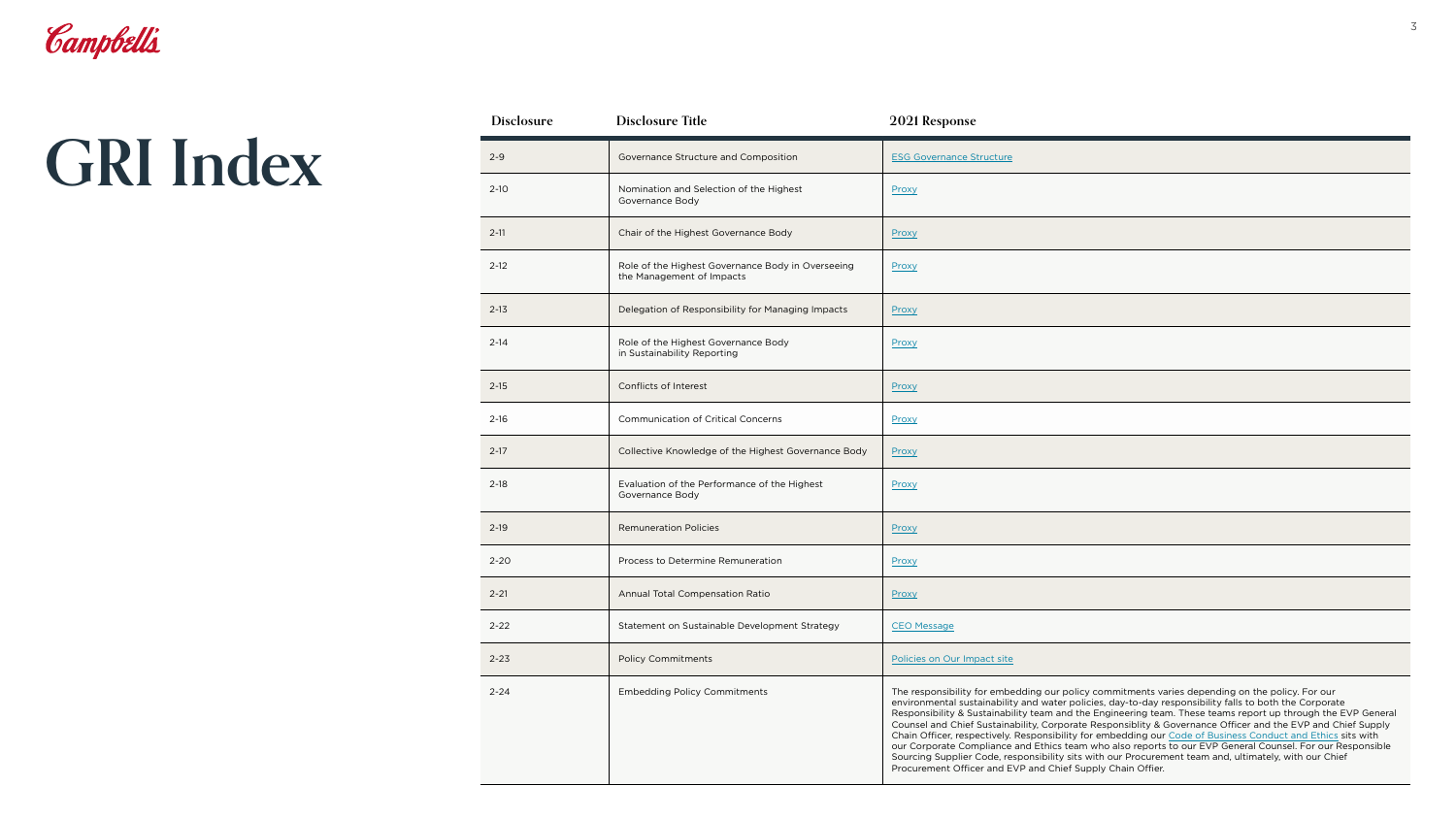| <b>Disclosure</b>           | <b>Disclosure Title</b>                                                           | 2021 Response                                                                                                                                                                                                                                                                                                                                                                                                                                                                                                                                                                                                                                                                                                                                                                                                                                                                                                                                                                                                                                                                                 |  |
|-----------------------------|-----------------------------------------------------------------------------------|-----------------------------------------------------------------------------------------------------------------------------------------------------------------------------------------------------------------------------------------------------------------------------------------------------------------------------------------------------------------------------------------------------------------------------------------------------------------------------------------------------------------------------------------------------------------------------------------------------------------------------------------------------------------------------------------------------------------------------------------------------------------------------------------------------------------------------------------------------------------------------------------------------------------------------------------------------------------------------------------------------------------------------------------------------------------------------------------------|--|
| $2 - 25$                    | Processes to Remediate Negative Impacts                                           | See GRI 2-26                                                                                                                                                                                                                                                                                                                                                                                                                                                                                                                                                                                                                                                                                                                                                                                                                                                                                                                                                                                                                                                                                  |  |
| $2 - 26$                    | Mechanisms for Seeking Advice and Raising Concerns                                | Code of Business Conduct and Ethics; Anyone inside or outside of Campbell who has a concern may call the<br>Integrity Hotline at 800-210-2173.                                                                                                                                                                                                                                                                                                                                                                                                                                                                                                                                                                                                                                                                                                                                                                                                                                                                                                                                                |  |
| $2 - 27$                    | Compliance with Laws and Regulations                                              | There were no significant incidents of non-compliance with laws and regulations during the reporting period.<br>Environmental Compliance: Campbell Soup Company manages environmental compliance through the use<br>of an electronic system, the Campbell's Environmental Management & Metrics System (CEMMS). The CEMMS<br>system is used at all of our facilities and is the backbone of our overall compliance monitoring. The CEMMS<br>system proactively addresses our document management, permit tracking, tasks and calendar management,<br>incident and inspection notifications, and PSM/RMP documentation control. While this system is auditable and<br>supports ISO 14001, our compliance monitoring is not ISO 14001 certified, and we currently do not have any<br>facilities that are ISO 14001 or OHSAS 18001 certified. Campbell's environmental group uses CEMMS data to<br>provide a monthly report to Supply Chain leadership for the purpose of identifying environmental compliance<br>status and open issues throughout owned manufacturing and distribution centers. |  |
| $2 - 28$                    | <b>Membership Associations</b>                                                    | <b>Strategic Memberships and Affiliations</b>                                                                                                                                                                                                                                                                                                                                                                                                                                                                                                                                                                                                                                                                                                                                                                                                                                                                                                                                                                                                                                                 |  |
| $2 - 29$                    | Approach to Stakeholder Engagement                                                | Stakeholder Engagement                                                                                                                                                                                                                                                                                                                                                                                                                                                                                                                                                                                                                                                                                                                                                                                                                                                                                                                                                                                                                                                                        |  |
| $2 - 30$                    | <b>Collective Bargaining Agreements</b>                                           | 15% of our workforce is unionized or covered by collective bargaining agreements.                                                                                                                                                                                                                                                                                                                                                                                                                                                                                                                                                                                                                                                                                                                                                                                                                                                                                                                                                                                                             |  |
| <b>Material topics</b>      |                                                                                   |                                                                                                                                                                                                                                                                                                                                                                                                                                                                                                                                                                                                                                                                                                                                                                                                                                                                                                                                                                                                                                                                                               |  |
| $3-1$                       | Process to Determine Material Topics                                              | Materiality                                                                                                                                                                                                                                                                                                                                                                                                                                                                                                                                                                                                                                                                                                                                                                                                                                                                                                                                                                                                                                                                                   |  |
| $3 - 2$                     | <b>List of Material Topics</b>                                                    | Materiality                                                                                                                                                                                                                                                                                                                                                                                                                                                                                                                                                                                                                                                                                                                                                                                                                                                                                                                                                                                                                                                                                   |  |
| <b>Economic performance</b> |                                                                                   |                                                                                                                                                                                                                                                                                                                                                                                                                                                                                                                                                                                                                                                                                                                                                                                                                                                                                                                                                                                                                                                                                               |  |
| $3 - 3$                     | Management of Material Topics                                                     | 10-K, Proxy                                                                                                                                                                                                                                                                                                                                                                                                                                                                                                                                                                                                                                                                                                                                                                                                                                                                                                                                                                                                                                                                                   |  |
| $201-1$                     | Direct Economic Value Generated and Distributed                                   | 10-K, Proxy                                                                                                                                                                                                                                                                                                                                                                                                                                                                                                                                                                                                                                                                                                                                                                                                                                                                                                                                                                                                                                                                                   |  |
| $201-2$                     | Financial Implications and Other Risks and<br>Opportunities Due to Climate Change | 10-K, CDP Climate Change                                                                                                                                                                                                                                                                                                                                                                                                                                                                                                                                                                                                                                                                                                                                                                                                                                                                                                                                                                                                                                                                      |  |
| $201 - 3$                   | Defined Benefit Plan Obligations and Other<br><b>Retirement Plans</b>             | $10-K$                                                                                                                                                                                                                                                                                                                                                                                                                                                                                                                                                                                                                                                                                                                                                                                                                                                                                                                                                                                                                                                                                        |  |
| $201 - 4$                   | Financial Assistance Received from Government                                     | Campbell occasionally receives non-material support from the government in the form of grants and/or credits.                                                                                                                                                                                                                                                                                                                                                                                                                                                                                                                                                                                                                                                                                                                                                                                                                                                                                                                                                                                 |  |
|                             |                                                                                   |                                                                                                                                                                                                                                                                                                                                                                                                                                                                                                                                                                                                                                                                                                                                                                                                                                                                                                                                                                                                                                                                                               |  |

| Code of Business Conduct and Ethics; Anyone inside or outside of Campbell who has a concern may call the<br>Concerns<br>Integrity Hotline at 800-210-2173.                                                                                                                                                                                                                                                                                                                                                                                                                                                                                                                                                                                                                                                                                                                                                                                                                                                                                                                                    |  |
|-----------------------------------------------------------------------------------------------------------------------------------------------------------------------------------------------------------------------------------------------------------------------------------------------------------------------------------------------------------------------------------------------------------------------------------------------------------------------------------------------------------------------------------------------------------------------------------------------------------------------------------------------------------------------------------------------------------------------------------------------------------------------------------------------------------------------------------------------------------------------------------------------------------------------------------------------------------------------------------------------------------------------------------------------------------------------------------------------|--|
|                                                                                                                                                                                                                                                                                                                                                                                                                                                                                                                                                                                                                                                                                                                                                                                                                                                                                                                                                                                                                                                                                               |  |
| There were no significant incidents of non-compliance with laws and regulations during the reporting period.<br>Environmental Compliance: Campbell Soup Company manages environmental compliance through the use<br>of an electronic system, the Campbell's Environmental Management & Metrics System (CEMMS). The CEMMS<br>system is used at all of our facilities and is the backbone of our overall compliance monitoring. The CEMMS<br>system proactively addresses our document management, permit tracking, tasks and calendar management,<br>incident and inspection notifications, and PSM/RMP documentation control. While this system is auditable and<br>supports ISO 14001, our compliance monitoring is not ISO 14001 certified, and we currently do not have any<br>facilities that are ISO 14001 or OHSAS 18001 certified. Campbell's environmental group uses CEMMS data to<br>provide a monthly report to Supply Chain leadership for the purpose of identifying environmental compliance<br>status and open issues throughout owned manufacturing and distribution centers. |  |
| <b>Strategic Memberships and Affiliations</b>                                                                                                                                                                                                                                                                                                                                                                                                                                                                                                                                                                                                                                                                                                                                                                                                                                                                                                                                                                                                                                                 |  |
| Stakeholder Engagement                                                                                                                                                                                                                                                                                                                                                                                                                                                                                                                                                                                                                                                                                                                                                                                                                                                                                                                                                                                                                                                                        |  |
| 15% of our workforce is unionized or covered by collective bargaining agreements.                                                                                                                                                                                                                                                                                                                                                                                                                                                                                                                                                                                                                                                                                                                                                                                                                                                                                                                                                                                                             |  |

|       | 10-K; Proxy                                                                                                   |
|-------|---------------------------------------------------------------------------------------------------------------|
| buted | 10-K; Proxy                                                                                                   |
|       | 10-K; CDP Climate Change                                                                                      |
|       | $10-K$                                                                                                        |
| ∩ent  | Campbell occasionally receives non-material support from the government in the form of grants and/or credits. |

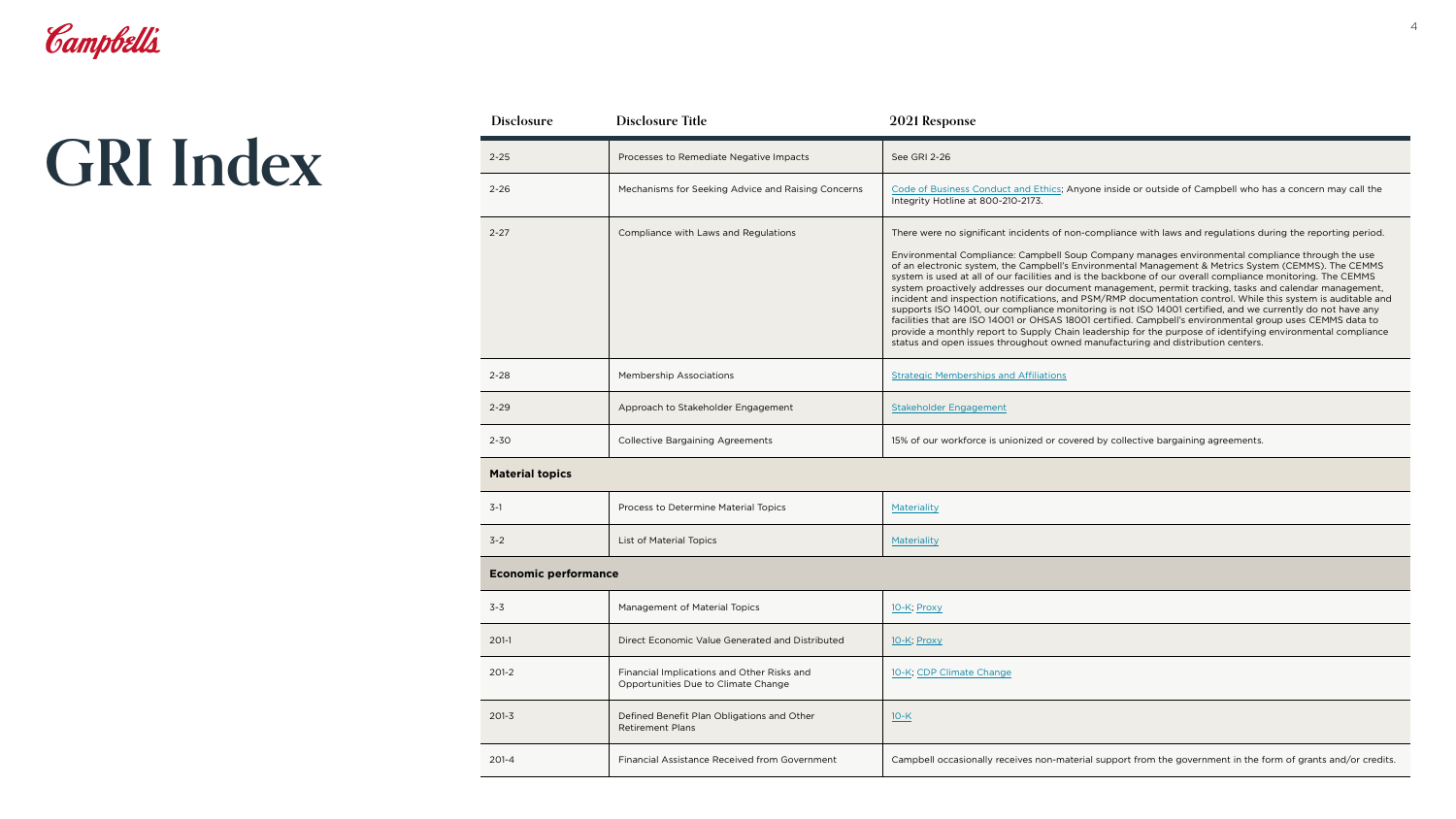|       | Not applicable |
|-------|----------------|
| der   | Not applicable |
| n the | Not applicable |

|        | <b>Vibrant Communities</b> |
|--------|----------------------------|
| ported | <b>Vibrant Communities</b> |
|        | <b>Vibrant Communities</b> |

| <b>Disclosure</b>            | <b>Disclosure Title</b>                                                            | 2021 Response                                                                                                                                                                                                                                                                                  |
|------------------------------|------------------------------------------------------------------------------------|------------------------------------------------------------------------------------------------------------------------------------------------------------------------------------------------------------------------------------------------------------------------------------------------|
| <b>Market presence</b>       |                                                                                    |                                                                                                                                                                                                                                                                                                |
| $3 - 3$                      | Management of Material Topics                                                      | Not applicable                                                                                                                                                                                                                                                                                 |
| $202 - 1$                    | Ratios of Standard Entry Level Wage by Gender<br>Compared to Local Minimum Wage    | Not applicable                                                                                                                                                                                                                                                                                 |
| $202 - 2$                    | Proportion of Senior Management Hired from the<br>Local Community                  | Not applicable                                                                                                                                                                                                                                                                                 |
| Indirect economic impacts    |                                                                                    |                                                                                                                                                                                                                                                                                                |
| $3 - 3$                      | Management of Material Topics                                                      | <b>Vibrant Communities</b>                                                                                                                                                                                                                                                                     |
| $203-1$                      | Infrastructure Investments and Services Supported                                  | <b>Vibrant Communities</b>                                                                                                                                                                                                                                                                     |
| $203 - 2$                    | Significant Indirect Economic Impacts                                              | <b>Vibrant Communities</b>                                                                                                                                                                                                                                                                     |
| <b>Procurement practices</b> |                                                                                    |                                                                                                                                                                                                                                                                                                |
| $3 - 3$                      | Management of Material Topics                                                      | <b>Responsible Sourcing</b>                                                                                                                                                                                                                                                                    |
| $204-1$                      | Proportion of Spending on Local Suppliers                                          | We do not currently track this data, but are determining                                                                                                                                                                                                                                       |
| <b>Anti-corruption</b>       |                                                                                    |                                                                                                                                                                                                                                                                                                |
| $3 - 3$                      | Management of Material Topics                                                      | Code of Conduct, Code of Business Conduct and Ethic                                                                                                                                                                                                                                            |
| 205-1                        | Operations Assessed for Risks Related to Corruption                                | Campbell's Legal Department regularly assesses corrup<br>Committee of the Board on that risk and on other legal<br>the risks faced by the company in the geographies in w<br>Interest Questionnaire and Certification is completed by<br>Legal Department. These assessments and evaluations I |
| $205 - 2$                    | Communication and Training About Anti-Corruption<br><b>Policies and Procedures</b> | Each year, Campbell provides online and live training fo<br>risk-based training tailored to the issues associated wit<br>Winning with Integrity program, full-time salaried emp<br>Code of Business Conduct and Ethics, and all employe                                                        |
| $205 - 3$                    | Confirmed Incidents of Corruption and Actions Taken                                | There have been no confirmed incidents of corruption.                                                                                                                                                                                                                                          |

| $3 - 3$                | Management of Material Topics                                                      | <b>Responsible Sourcing</b>                                                                                                                                                                                                                                                                                                                                                                                                                                                                                                                                                      |
|------------------------|------------------------------------------------------------------------------------|----------------------------------------------------------------------------------------------------------------------------------------------------------------------------------------------------------------------------------------------------------------------------------------------------------------------------------------------------------------------------------------------------------------------------------------------------------------------------------------------------------------------------------------------------------------------------------|
| 204-1                  | Proportion of Spending on Local Suppliers                                          | We do not currently track this data, but are determining the feasibility of tracking it in the future.                                                                                                                                                                                                                                                                                                                                                                                                                                                                           |
| <b>Anti-corruption</b> |                                                                                    |                                                                                                                                                                                                                                                                                                                                                                                                                                                                                                                                                                                  |
| $3 - 3$                | Management of Material Topics                                                      | Code of Conduct; Code of Business Conduct and Ethics                                                                                                                                                                                                                                                                                                                                                                                                                                                                                                                             |
| 205-1                  | Operations Assessed for Risks Related to Corruption                                | Campbell's Legal Department regularly assesses corruption risk across the company and reports to the Audit<br>Committee of the Board on that risk and on other legal and regulatory exposures. This assessment addresses<br>the risks faced by the company in the geographies in which it does business. In addition, an annual Conflicts of<br>Interest Questionnaire and Certification is completed by mid- and upper-level management and reviewed by the<br>Legal Department. These assessments and evaluations have not identified significant risks related to corruption. |
| 205-2                  | Communication and Training About Anti-Corruption<br><b>Policies and Procedures</b> | Each year, Campbell provides online and live training for employees on core ethics and compliance issues and<br>risk-based training tailored to the issues associated with employees' specific job responsibilities. As part of the<br>Winning with Integrity program, full-time salaried employees are required to complete regular training on our<br>Code of Business Conduct and Ethics, and all employees have access to the Code.                                                                                                                                          |
| 205-3                  | Confirmed Incidents of Corruption and Actions Taken                                | There have been no confirmed incidents of corruption.                                                                                                                                                                                                                                                                                                                                                                                                                                                                                                                            |

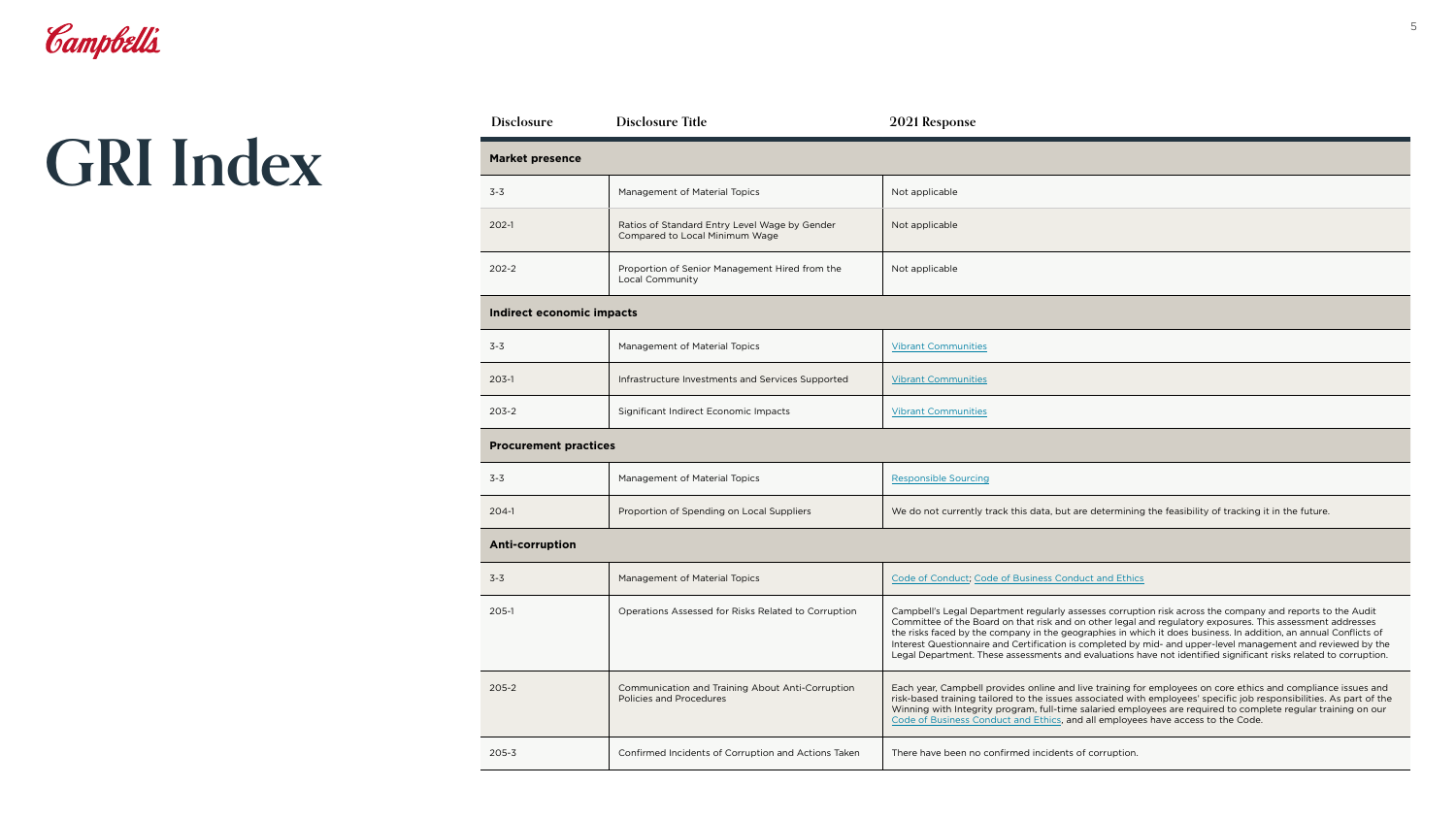| Allti-competitive beliavior |                                                                                    |                                                                                                                                                                                                             |  |  |
|-----------------------------|------------------------------------------------------------------------------------|-------------------------------------------------------------------------------------------------------------------------------------------------------------------------------------------------------------|--|--|
| $3 - 3$                     | Management of Material Topics                                                      | Code of Conduct; Code of Business Conduct and Ethics                                                                                                                                                        |  |  |
| 206-1                       | Legal Actions for Anti-Competitive Behavior,<br>Anti-Trust, and Monopoly Practices | There were no legal actions during the reporting period regarding anti-competitive behavior or violations<br>of anti-trust and monopoly legislation in which Campbell has been identified as a participant. |  |  |
| <b>Tax</b>                  |                                                                                    |                                                                                                                                                                                                             |  |  |
| $3 - 3$                     | Management of Material Topics                                                      | Not Applicable                                                                                                                                                                                              |  |  |
| 207-1                       | Approach to Tax                                                                    | Not Applicable                                                                                                                                                                                              |  |  |
| 207-2                       | Tax Governance, Control, and Risk Management                                       | Not Applicable                                                                                                                                                                                              |  |  |
| 207-3                       | Stakeholder Engagement and Management of<br>Concerns Related to Tax                | Not Applicable                                                                                                                                                                                              |  |  |
| 207-4                       | Country-by-Country Reporting                                                       | Not Applicable                                                                                                                                                                                              |  |  |
| <b>Materials</b>            |                                                                                    |                                                                                                                                                                                                             |  |  |
| $3 - 3$                     | Management of Material Topics                                                      | <b>Improving Circularity in Packaging</b>                                                                                                                                                                   |  |  |
| 301-1                       | Materials Used by Weight or Volume                                                 | <b>Improving Circularity in Packaging</b>                                                                                                                                                                   |  |  |
| 301-2                       | Recycled Input Materials Used                                                      | <b>Improving Circularity in Packaging</b>                                                                                                                                                                   |  |  |
| 301-3                       | Reclaimed Products and their Packaging Materials                                   | We do not have any reclaimed products.                                                                                                                                                                      |  |  |
|                             |                                                                                    |                                                                                                                                                                                                             |  |  |

| <b>Disclosure</b> | <b>Disclosure Title</b>                                                            | 2021 Response                                                                          |  |  |  |
|-------------------|------------------------------------------------------------------------------------|----------------------------------------------------------------------------------------|--|--|--|
|                   | <b>Anti-competitive behavior</b>                                                   |                                                                                        |  |  |  |
| $3 - 3$           | Management of Material Topics<br>Code of Conduct; Code of Business Con             |                                                                                        |  |  |  |
| $206-1$           | Legal Actions for Anti-Competitive Behavior,<br>Anti-Trust, and Monopoly Practices | There were no legal actions during the re<br>of anti-trust and monopoly legislation in |  |  |  |
| <b>Tax</b>        |                                                                                    |                                                                                        |  |  |  |
| $3 - 3$           | <b>Management of Material Topics</b>                                               | Not Applicable                                                                         |  |  |  |
| $207-1$           | Approach to Tax                                                                    | Not Applicable                                                                         |  |  |  |
| $207 - 2$         | Tax Governance, Control, and Risk Management<br>Not Applicable                     |                                                                                        |  |  |  |
| $207 - 3$         | Stakeholder Engagement and Management of<br>Concerns Related to Tax                | Not Applicable                                                                         |  |  |  |
| $207 - 4$         | Country-by-Country Reporting                                                       | Not Applicable                                                                         |  |  |  |
| <b>Materials</b>  |                                                                                    |                                                                                        |  |  |  |
| $3 - 3$           | Management of Material Topics                                                      | <b>Improving Circularity in Packaging</b>                                              |  |  |  |
| 301-1             | Materials Used by Weight or Volume                                                 | <b>Improving Circularity in Packaging</b>                                              |  |  |  |
| $301-2$           | Recycled Input Materials Used<br><b>Improving Circularity in Packaging</b>         |                                                                                        |  |  |  |
| $301 - 3$         | Reclaimed Products and their Packaging Materials                                   | We do not have any reclaimed products.                                                 |  |  |  |

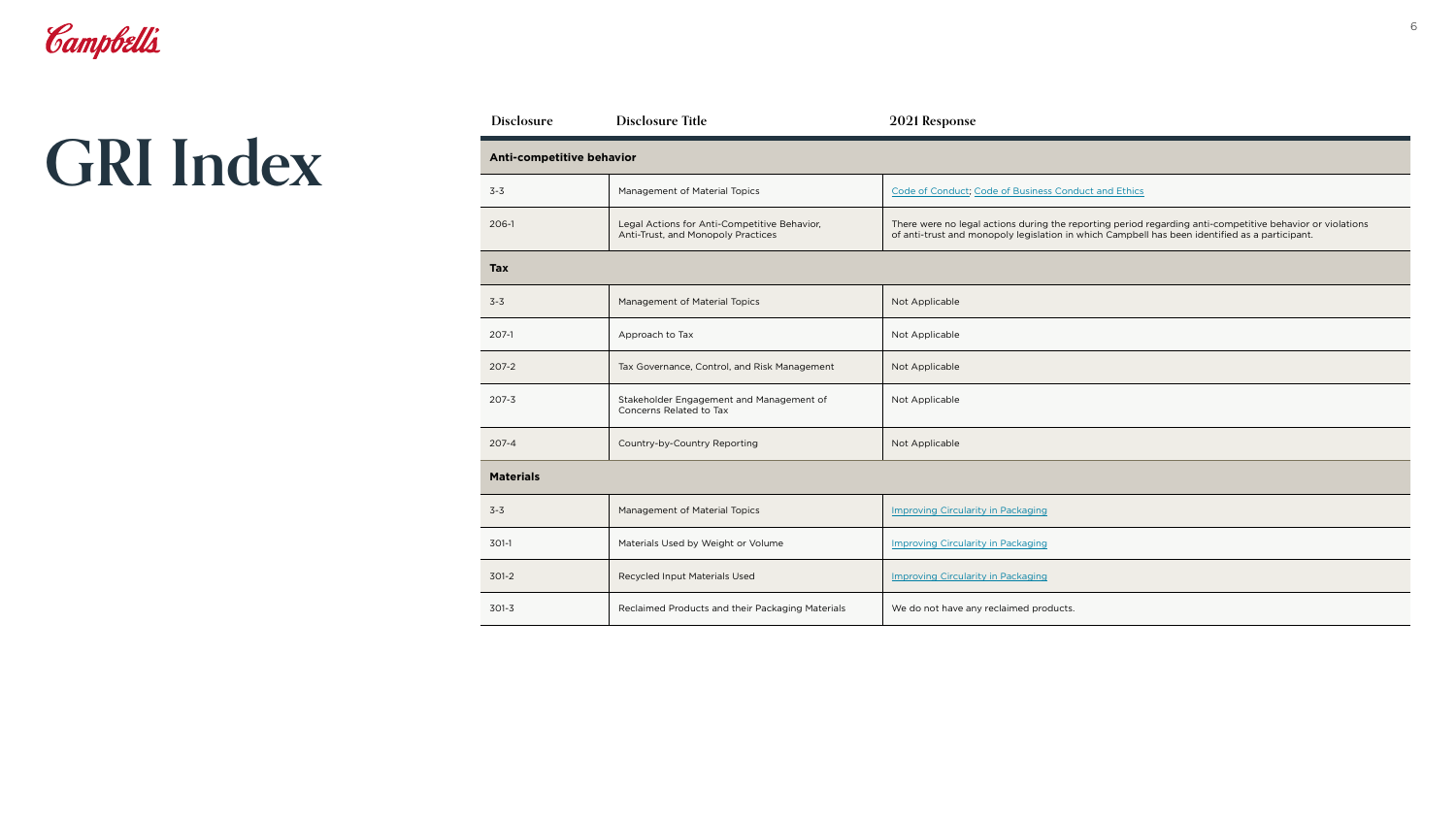| <b>Disclosure</b>          | <b>Disclosure Title</b>                                                                        | 2021 Response                         |
|----------------------------|------------------------------------------------------------------------------------------------|---------------------------------------|
| <b>Energy</b>              |                                                                                                |                                       |
| $3 - 3$                    | Management of Material Topics                                                                  | <b>Combating Climate Change</b>       |
| 302-1                      | Energy Consumption Within the Organization                                                     | <b>Scorecard</b> ; CDP Climate Change |
| $302 - 2$                  | Energy Consumption Outside of the Organization                                                 | <b>Scorecard; CDP Climate Change</b>  |
| $302 - 3$                  | Energy Intensity                                                                               | Scorecard; CDP Climate Change;        |
|                            |                                                                                                | Campbell defines intensity as En      |
| $302 - 4$                  | Reduction of Energy Consumption                                                                | Scorecard; CDP Climate Change         |
| $302 - 5$                  | Reductions in Energy Requirements of Products<br>Scorecard; CDP Climate Change<br>and Services |                                       |
| <b>Water and effluents</b> |                                                                                                |                                       |
| $3 - 3$                    | <b>Management of Material Topics</b>                                                           | <b>Promoting Sustainable Water Su</b> |
| 303-1                      | Interactions with Water as a Shared Resource                                                   | <b>Promoting Sustainable Water Su</b> |
| $303 - 2$                  | Management of Water Discharge-Related Impacts                                                  | <b>Promoting Sustainable Water Su</b> |
| $303 - 3$                  | Water Withdrawal                                                                               | <b>Scorecard, CDP Water Security</b>  |
| $303 - 4$                  | Water Discharge<br><b>Scorecard, CDP Water Security</b>                                        |                                       |
| 303-5                      | <b>Water Consumption</b><br><b>CDP Water Security</b>                                          |                                       |
|                            |                                                                                                |                                       |

|        | <b>Combating Climate Change</b>                                       |
|--------|-----------------------------------------------------------------------|
| 5U     | Scorecard; CDP Climate Change                                         |
| zation | Scorecard; CDP Climate Change                                         |
|        | Scorecard; CDP Climate Change;                                        |
|        | Campbell defines intensity as Energy Use/Metric Ton of Food Produced. |
|        | Scorecard; CDP Climate Change                                         |
| ucts   | Scorecard; CDP Climate Change                                         |
|        |                                                                       |

| $3 - 3$ | Management of Material Topics                 | Promoting Sustainable Water Supplies; Combating Climate Change; CDP Water Security                       |
|---------|-----------------------------------------------|----------------------------------------------------------------------------------------------------------|
| 303-1   | Interactions with Water as a Shared Resource  | Promoting Sustainable Water Supplies; Sustaining Water throughout the Tomato Journey; CDP Water Security |
| 303-2   | Management of Water Discharge-Related Impacts | Promoting Sustainable Water Supplies; Combating Climate Change; CDP Water Security                       |
| 303-3   | Water Withdrawal                              | <b>Scorecard, CDP Water Security</b>                                                                     |
| 303-4   | Water Discharge                               | <b>Scorecard, CDP Water Security</b>                                                                     |
| 303-5   | <b>Water Consumption</b>                      | <b>CDP Water Security</b>                                                                                |

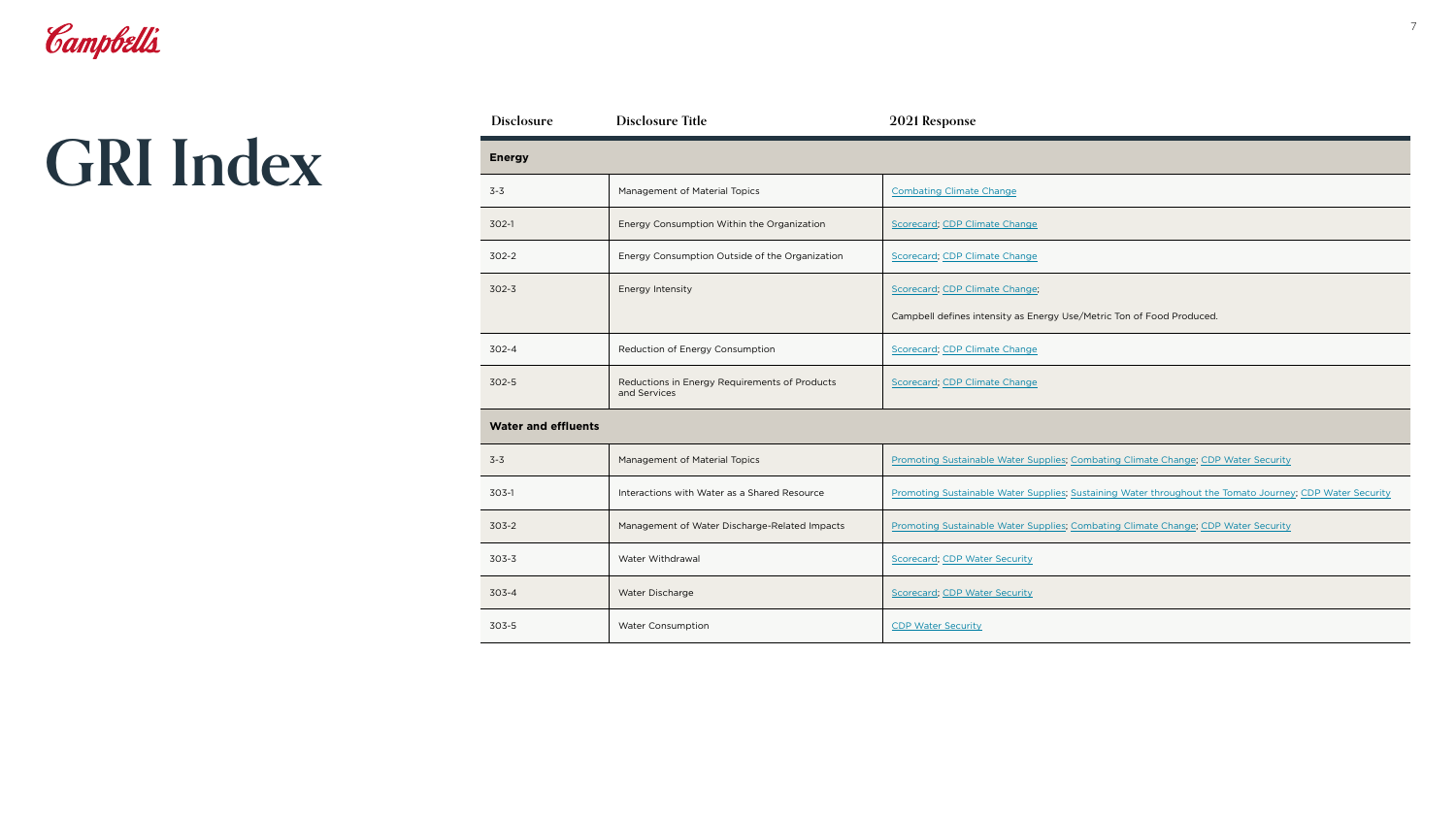| <b>BIOQIVERSITY</b> |                                                                                                                                                        |                                                                                                                                                                                                                                                                                                                               |  |
|---------------------|--------------------------------------------------------------------------------------------------------------------------------------------------------|-------------------------------------------------------------------------------------------------------------------------------------------------------------------------------------------------------------------------------------------------------------------------------------------------------------------------------|--|
| 3-3                 | Management of Material Topics                                                                                                                          | We consider biodiversity to be embedded within sustainable agriculture so for reporting purposes, we do not<br>report on biodiversity as a separate material issue. Management practices related to biodiversity are included in<br>our sustainable agriculture stories under Healthy Environment - Combating Climate Change. |  |
| 304-1               | Operational Sites Owned, Leased, Managed in,<br>or Adjacent to, Protected Areas and Areas of High<br><b>Biodiversity Value Outside Protected Areas</b> | Not Applicable                                                                                                                                                                                                                                                                                                                |  |
| 304-2               | Significant Impacts of Activities, Products, and<br>Services on Biodiversity                                                                           | Not Applicable                                                                                                                                                                                                                                                                                                                |  |
| 304-3               | Habitats Protected or Restored                                                                                                                         | Not Applicable                                                                                                                                                                                                                                                                                                                |  |
| 304-4               | <b>IUCN Red List Species and National Conservation List</b><br>Species with Habitats in Areas Affected by Operations                                   | Not Applicable                                                                                                                                                                                                                                                                                                                |  |

| <b>Disclosure</b>   | <b>Disclosure Title</b>                                                                                                                                                  | 2021 Response                                                     |
|---------------------|--------------------------------------------------------------------------------------------------------------------------------------------------------------------------|-------------------------------------------------------------------|
| <b>Biodiversity</b> |                                                                                                                                                                          |                                                                   |
| $3 - 3$             | <b>Management of Material Topics</b><br>We consider biodiversity to be a<br>report on biodiversity as a separ<br>our sustainable agriculture storie                      |                                                                   |
| $304-1$             | Operational Sites Owned, Leased, Managed in,<br>Not Applicable<br>or Adjacent to, Protected Areas and Areas of High<br><b>Biodiversity Value Outside Protected Areas</b> |                                                                   |
| $304 - 2$           | Significant Impacts of Activities, Products, and<br>Services on Biodiversity                                                                                             | Not Applicable                                                    |
| $304 - 3$           | <b>Habitats Protected or Restored</b>                                                                                                                                    | Not Applicable                                                    |
| $304 - 4$           | <b>IUCN Red List Species and National Conservation List</b><br>Species with Habitats in Areas Affected by Operations                                                     | Not Applicable                                                    |
| <b>Emissions</b>    |                                                                                                                                                                          |                                                                   |
| $3 - 3$             | <b>Management of Material Topics</b>                                                                                                                                     | <b>Combating Climate Change</b>                                   |
| $305-1$             | Direct (Scope 1) GHG Emissions                                                                                                                                           | Scorecard; CDP Climate Change                                     |
| $305 - 2$           | Energy Indirect (Scope 2) GHG Emissions                                                                                                                                  | Scorecard; CDP Climate Change                                     |
| $305 - 3$           | Other Indirect (Scope 3) GHG Emissions                                                                                                                                   | Scorecard; CDP Climate Change                                     |
| 305-4               | <b>GHG Emissions Intensity</b>                                                                                                                                           | Scorecard; CDP Climate Change<br>Campbell defines intensity as Gr |
| 305-5               | <b>Reduction of GHG Emissions</b>                                                                                                                                        | Scorecard; CDP Climate Change                                     |
| $305 - 6$           | Emissions of Ozone-Depleting Substances (ODS)<br>Not tracked at enterprise level                                                                                         |                                                                   |
| 305-7               | Nitrogen Oxides (NOx), Sulfur Oxides (SOx),<br>Not tracked at enterprise level<br>and Other Significant Air Emissions                                                    |                                                                   |

|      | <b>Combating Climate Change</b>                                                           |
|------|-------------------------------------------------------------------------------------------|
|      | Scorecard; CDP Climate Change                                                             |
|      | Scorecard; CDP Climate Change                                                             |
|      | Scorecard; CDP Climate Change                                                             |
|      | Scorecard, CDP Climate Change                                                             |
|      | Campbell defines intensity as Greenhouse Gas (GHG) Emissions/Metric Ton of Food Produced. |
|      | Scorecard; CDP Climate Change                                                             |
| DDS) | Not tracked at enterprise level                                                           |
|      | Not tracked at enterprise level                                                           |
|      |                                                                                           |

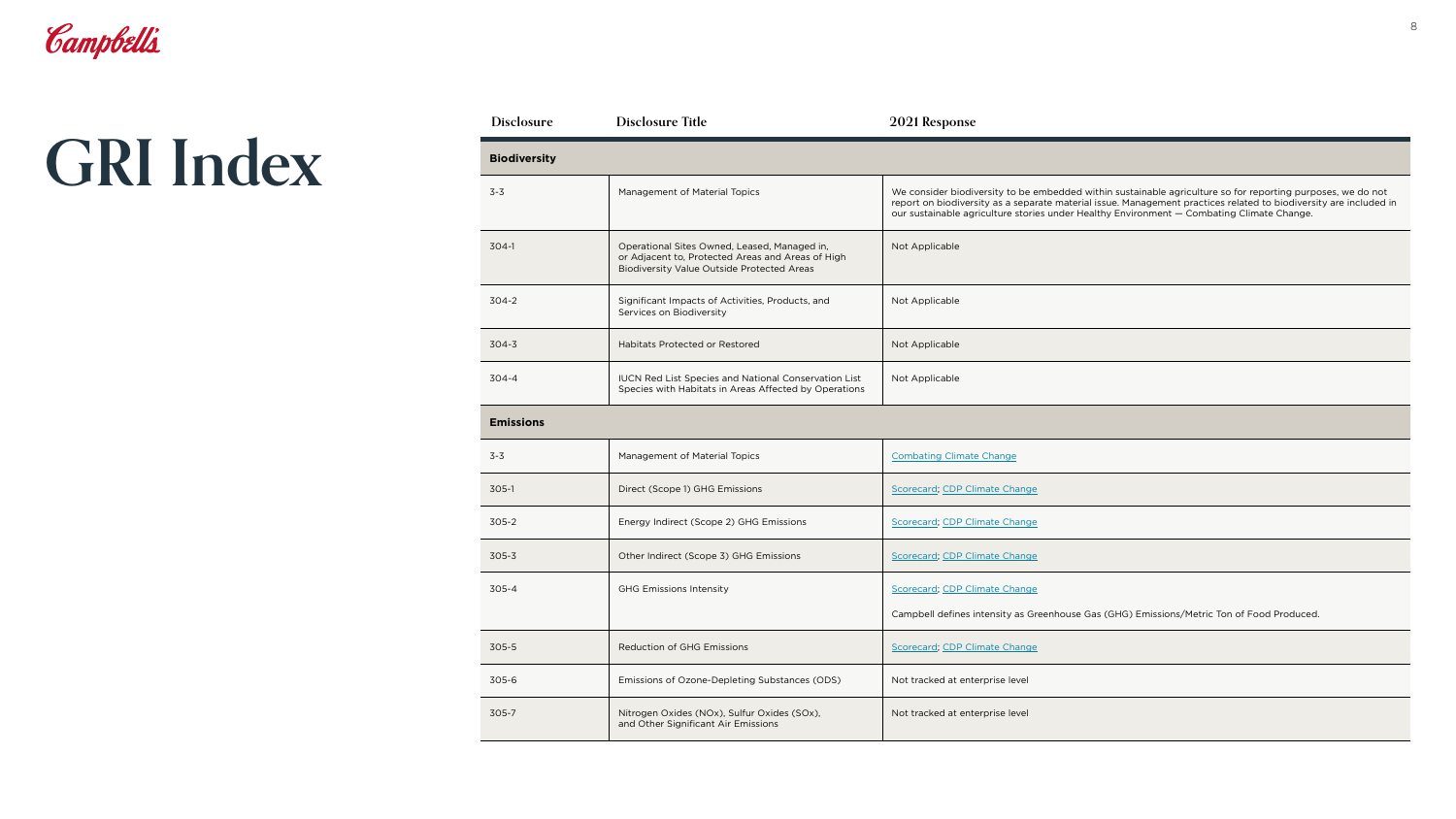|       | <b>Working to Eliminate Waste</b>                              |
|-------|----------------------------------------------------------------|
|       | Working to Eliminate Waste; Improving Circularity in Packaging |
| pacts | <b>Working to Eliminate Waste</b>                              |
|       | Scorecard                                                      |
|       | Scorecard                                                      |
|       | Scorecard                                                      |
|       |                                                                |

| <b>Disclosure</b>                        | <b>Disclosure Title</b>                                                 | 2021 Response                                                                                                                                          |  |  |
|------------------------------------------|-------------------------------------------------------------------------|--------------------------------------------------------------------------------------------------------------------------------------------------------|--|--|
| <b>Waste</b>                             |                                                                         |                                                                                                                                                        |  |  |
| $3 - 3$                                  | Management of Material Topics                                           | <b>Working to Eliminate Waste</b>                                                                                                                      |  |  |
| 306-1                                    | Waste Generation and Significant<br>Waste-Related Impacts               | <b>Working to Eliminate Waste</b>                                                                                                                      |  |  |
| 306-2                                    | Management of Significant Waste-Related Impacts                         | <b>Working to Eliminate Waste</b>                                                                                                                      |  |  |
| 306-3                                    | <b>Waste Generated</b>                                                  | Scorecard                                                                                                                                              |  |  |
| 306-4                                    | Waste Diverted from Disposal                                            | Scorecard                                                                                                                                              |  |  |
| 306-5                                    | Waste Directed to Disposal                                              | Scorecard                                                                                                                                              |  |  |
| <b>Supplier environmental assessment</b> |                                                                         |                                                                                                                                                        |  |  |
| $3 - 3$                                  | Management of Material Topics                                           | <b>Responsible Sourcing</b>                                                                                                                            |  |  |
| 308-1                                    | New Suppliers that were Screened Using<br>Environmental Criteria        | Our Responsible Sourcing S<br>we require. Suppliers who a<br>environmental compliance a<br>environmental auditing fram<br>in all new supplier Requests |  |  |
| 308-2                                    | Negative Environmental Impacts in the Supply Chain<br>and Actions Taken | Auditing has been significar<br>underwent SMETA audits ar                                                                                              |  |  |

|           | Responsible Sourcing                                                                                                                                                                                                                                                                                                                                                                                                                                                                                            |
|-----------|-----------------------------------------------------------------------------------------------------------------------------------------------------------------------------------------------------------------------------------------------------------------------------------------------------------------------------------------------------------------------------------------------------------------------------------------------------------------------------------------------------------------|
|           | Our Responsible Sourcing Supplier Code is available to all suppliers and sets forth the environmental standards<br>we require. Suppliers who are deemed high risk may be asked to complete or produce results of a social and<br>environmental compliance audit, consistent with Sedex Members Ethical Trade Audit (SMETA), a social and<br>environmental auditing framework, or a similarly recognized authority. We also include environmental questions<br>in all new supplier Requests for Proposal (RFPs). |
| .ly Chain | Auditing has been significantly constrained due to the COVID-19 pandemic. In FY2021, four suppliers<br>underwent SMETA audits and from those audits, no significant negative environmental impacts were identified.                                                                                                                                                                                                                                                                                             |

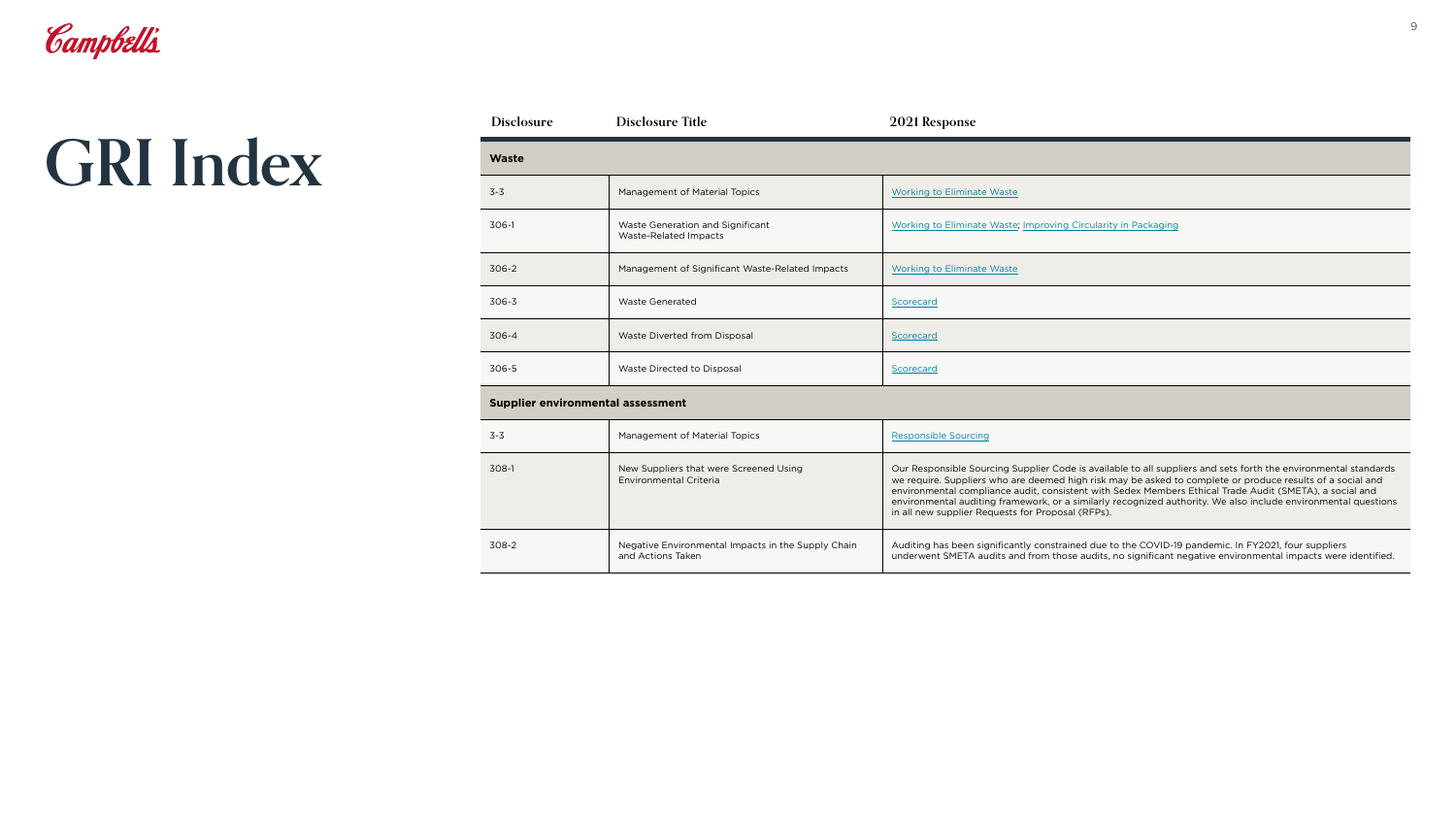| <b>Disclosure</b> | <b>Disclosure Title</b>                                                                               | 2021 Response                                                                                                                                                                                                                                                                                                                                                                                                                                                                                                                                                                                                                                                                                                                                                                                                                                            |                                |                 |                                                                                                                                                                                                                                                                                                                                  |
|-------------------|-------------------------------------------------------------------------------------------------------|----------------------------------------------------------------------------------------------------------------------------------------------------------------------------------------------------------------------------------------------------------------------------------------------------------------------------------------------------------------------------------------------------------------------------------------------------------------------------------------------------------------------------------------------------------------------------------------------------------------------------------------------------------------------------------------------------------------------------------------------------------------------------------------------------------------------------------------------------------|--------------------------------|-----------------|----------------------------------------------------------------------------------------------------------------------------------------------------------------------------------------------------------------------------------------------------------------------------------------------------------------------------------|
| <b>Employment</b> |                                                                                                       |                                                                                                                                                                                                                                                                                                                                                                                                                                                                                                                                                                                                                                                                                                                                                                                                                                                          |                                |                 |                                                                                                                                                                                                                                                                                                                                  |
| $3 - 3$           | Management of Material Topics                                                                         | <b>Thriving People</b>                                                                                                                                                                                                                                                                                                                                                                                                                                                                                                                                                                                                                                                                                                                                                                                                                                   |                                |                 |                                                                                                                                                                                                                                                                                                                                  |
| 401-1             | New Employee Hires and Employee Turnover                                                              |                                                                                                                                                                                                                                                                                                                                                                                                                                                                                                                                                                                                                                                                                                                                                                                                                                                          |                                |                 | Voluntary turnover for FY2021 was 16% and involuntary turnover was 9%, with a total turnover rate of 25%.                                                                                                                                                                                                                        |
|                   |                                                                                                       | <b>Gender, and Region</b>                                                                                                                                                                                                                                                                                                                                                                                                                                                                                                                                                                                                                                                                                                                                                                                                                                | New Hires vs. Turnover by Age, |                 |                                                                                                                                                                                                                                                                                                                                  |
|                   |                                                                                                       |                                                                                                                                                                                                                                                                                                                                                                                                                                                                                                                                                                                                                                                                                                                                                                                                                                                          | <b>New Hires</b>               | <b>Turnover</b> |                                                                                                                                                                                                                                                                                                                                  |
|                   |                                                                                                       | <b>Age Range</b>                                                                                                                                                                                                                                                                                                                                                                                                                                                                                                                                                                                                                                                                                                                                                                                                                                         |                                |                 |                                                                                                                                                                                                                                                                                                                                  |
|                   |                                                                                                       | 30 and<br>under                                                                                                                                                                                                                                                                                                                                                                                                                                                                                                                                                                                                                                                                                                                                                                                                                                          | 1,118                          | 1,103           |                                                                                                                                                                                                                                                                                                                                  |
|                   |                                                                                                       | $31-50$                                                                                                                                                                                                                                                                                                                                                                                                                                                                                                                                                                                                                                                                                                                                                                                                                                                  | 1,497                          | 1,500           |                                                                                                                                                                                                                                                                                                                                  |
|                   |                                                                                                       | 51 and over                                                                                                                                                                                                                                                                                                                                                                                                                                                                                                                                                                                                                                                                                                                                                                                                                                              | 512                            | 1,024           |                                                                                                                                                                                                                                                                                                                                  |
|                   |                                                                                                       | <b>Total</b>                                                                                                                                                                                                                                                                                                                                                                                                                                                                                                                                                                                                                                                                                                                                                                                                                                             | 3,127                          | 3,627           |                                                                                                                                                                                                                                                                                                                                  |
|                   |                                                                                                       | <b>Gender</b>                                                                                                                                                                                                                                                                                                                                                                                                                                                                                                                                                                                                                                                                                                                                                                                                                                            |                                |                 |                                                                                                                                                                                                                                                                                                                                  |
|                   |                                                                                                       | Female                                                                                                                                                                                                                                                                                                                                                                                                                                                                                                                                                                                                                                                                                                                                                                                                                                                   | 1,124                          | 1,415           |                                                                                                                                                                                                                                                                                                                                  |
|                   |                                                                                                       | Male                                                                                                                                                                                                                                                                                                                                                                                                                                                                                                                                                                                                                                                                                                                                                                                                                                                     | 2,003                          | 2,212           |                                                                                                                                                                                                                                                                                                                                  |
|                   |                                                                                                       | Undeclared                                                                                                                                                                                                                                                                                                                                                                                                                                                                                                                                                                                                                                                                                                                                                                                                                                               | $\circ$                        | $\circ$         |                                                                                                                                                                                                                                                                                                                                  |
|                   |                                                                                                       | <b>Total</b>                                                                                                                                                                                                                                                                                                                                                                                                                                                                                                                                                                                                                                                                                                                                                                                                                                             | 3,127                          | 3,627           |                                                                                                                                                                                                                                                                                                                                  |
|                   |                                                                                                       | <b>Region</b>                                                                                                                                                                                                                                                                                                                                                                                                                                                                                                                                                                                                                                                                                                                                                                                                                                            |                                |                 |                                                                                                                                                                                                                                                                                                                                  |
|                   |                                                                                                       | <b>USA</b>                                                                                                                                                                                                                                                                                                                                                                                                                                                                                                                                                                                                                                                                                                                                                                                                                                               | 3,111                          | 3,498           |                                                                                                                                                                                                                                                                                                                                  |
|                   |                                                                                                       | Canada                                                                                                                                                                                                                                                                                                                                                                                                                                                                                                                                                                                                                                                                                                                                                                                                                                                   | 9                              | 123             |                                                                                                                                                                                                                                                                                                                                  |
|                   |                                                                                                       | Mexico                                                                                                                                                                                                                                                                                                                                                                                                                                                                                                                                                                                                                                                                                                                                                                                                                                                   | $\overline{7}$                 | 6               |                                                                                                                                                                                                                                                                                                                                  |
|                   |                                                                                                       | <b>Total</b>                                                                                                                                                                                                                                                                                                                                                                                                                                                                                                                                                                                                                                                                                                                                                                                                                                             | 3,127                          | 3,627           |                                                                                                                                                                                                                                                                                                                                  |
| 401-2             | Benefits Provided to Full-Time Employees that are Not<br>Provided to Temporary or Part-Time Employees | While employee benefits may vary at locations, Campbell offers a robust employee benefits package that may<br>include paid sick days, paid vacation, bereavement leave, education benefits including tuition reimbursement,<br>relocation assistance, health insurance (individual and family), dental insurance (individual and family), vision<br>insurance, domestic partner benefits, life insurance, disability insurance (including long-term), flexible spending<br>accounts (health care and child care), stock options, bonus plans, 401(k) savings plans, an onsite daycare<br>center (WHQ), onsite fitness center (WHQ), 10-week paid parental leave, adoption assistance, and retiree<br>health care. Campbell Soup Company also offers corporate benefits to both same- and opposite-sex couples<br>and has a workplace flexibility policy. |                                |                 |                                                                                                                                                                                                                                                                                                                                  |
| $401 - 3$         | Parental Leave                                                                                        |                                                                                                                                                                                                                                                                                                                                                                                                                                                                                                                                                                                                                                                                                                                                                                                                                                                          |                                |                 | Campbell's policy provides 10 weeks of fully paid leave to primary caregivers and two weeks of fully-paid leave<br>to non-primary caregivers following the birth or adoption of a child. Outside the U.S., we ensure that practices<br>regarding parental leave are competitive with food companies in those respective markets. |

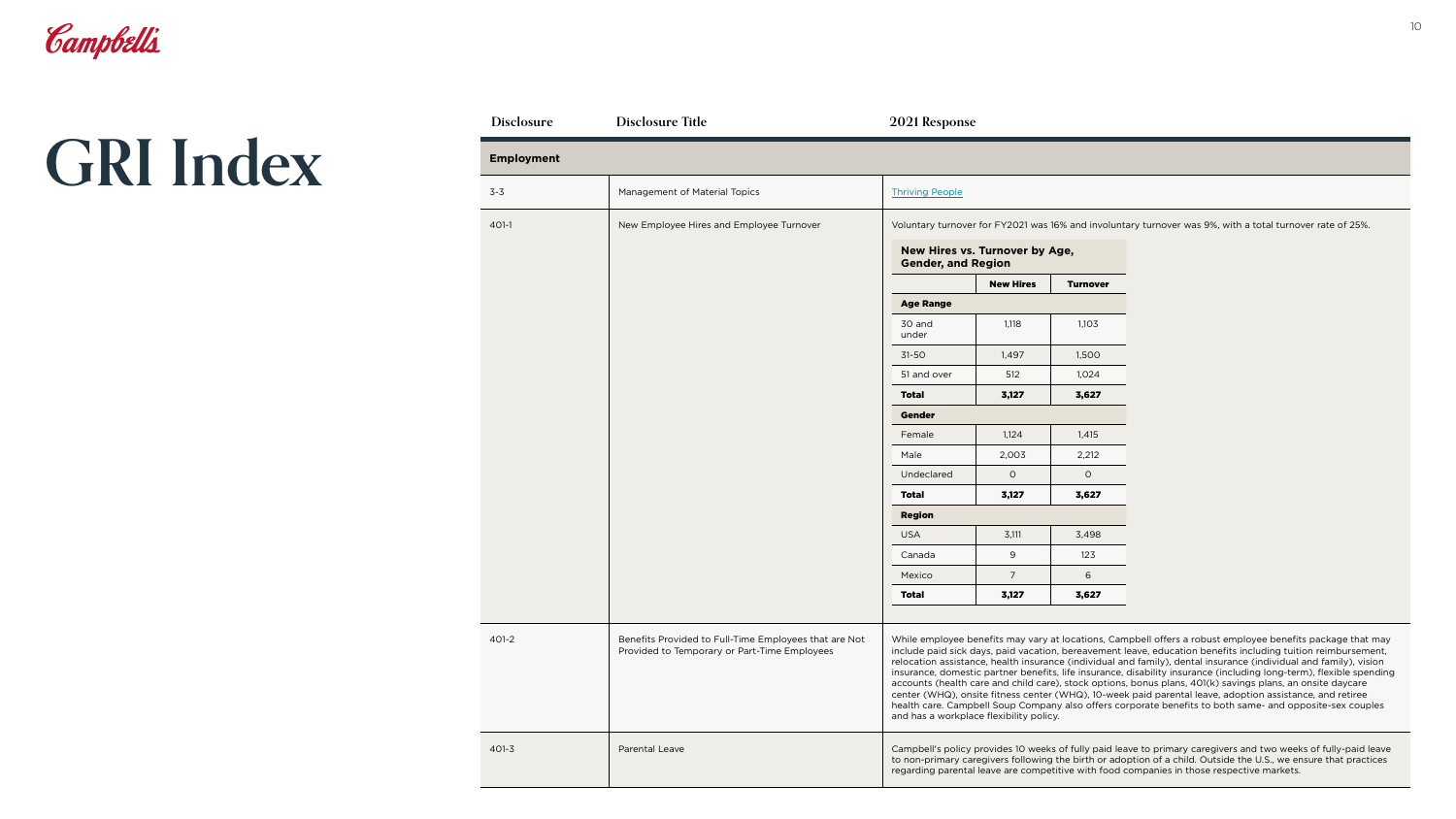| <b>Disclosure</b>                     | <b>Disclosure Title</b>                                                                                             | 2021 Response                                                                                                                                                                                                                                                                                                                                                                                                                                                                                                                                                                                                                                                                                                                                                                                                                                                                                          |
|---------------------------------------|---------------------------------------------------------------------------------------------------------------------|--------------------------------------------------------------------------------------------------------------------------------------------------------------------------------------------------------------------------------------------------------------------------------------------------------------------------------------------------------------------------------------------------------------------------------------------------------------------------------------------------------------------------------------------------------------------------------------------------------------------------------------------------------------------------------------------------------------------------------------------------------------------------------------------------------------------------------------------------------------------------------------------------------|
| <b>Labor/management relations</b>     |                                                                                                                     |                                                                                                                                                                                                                                                                                                                                                                                                                                                                                                                                                                                                                                                                                                                                                                                                                                                                                                        |
| $3 - 3$                               | Management of Material Topics                                                                                       | <b>Thriving People</b>                                                                                                                                                                                                                                                                                                                                                                                                                                                                                                                                                                                                                                                                                                                                                                                                                                                                                 |
| 402-1                                 | Minimum Notice Periods Regarding<br><b>Operational Changes</b>                                                      | Notice periods, if any, may vary by contract and/or legislation and/or local regulation. We always comply with<br>local regulations and have had no actions brought against the company for violation of notice periods.                                                                                                                                                                                                                                                                                                                                                                                                                                                                                                                                                                                                                                                                               |
| <b>Occupational health and safety</b> |                                                                                                                     |                                                                                                                                                                                                                                                                                                                                                                                                                                                                                                                                                                                                                                                                                                                                                                                                                                                                                                        |
| $3 - 3$                               | Management of Material Topics                                                                                       | <b>Caring for Our People</b>                                                                                                                                                                                                                                                                                                                                                                                                                                                                                                                                                                                                                                                                                                                                                                                                                                                                           |
| 403-1                                 | Occupational Health and Safety Management System                                                                    | <b>Caring for Our People</b>                                                                                                                                                                                                                                                                                                                                                                                                                                                                                                                                                                                                                                                                                                                                                                                                                                                                           |
| $403 - 2$                             | Hazard Identification, Risk Assessment,<br>and Incident Investigation                                               | <b>Caring for Our People</b>                                                                                                                                                                                                                                                                                                                                                                                                                                                                                                                                                                                                                                                                                                                                                                                                                                                                           |
| $403 - 3$                             | <b>Occupational Health Services</b>                                                                                 | <b>Caring for Our People</b>                                                                                                                                                                                                                                                                                                                                                                                                                                                                                                                                                                                                                                                                                                                                                                                                                                                                           |
| 403-4                                 | Worker Participation, Consultation, and<br>Communication on Occupational Health and Safety                          | 100% of Campbell's workforce is represented in formal joint management-worker health and safety committees<br>that help monitor and advise on occupational health and safety programs. All of our locations have some form<br>of health and safety committee with representation from all employee levels.                                                                                                                                                                                                                                                                                                                                                                                                                                                                                                                                                                                             |
| $403 - 5$                             | Worker Training on Occupational Health and Safety                                                                   | Campbell conducts health and safety trainings in line with our health and safety training standard, which applies<br>to all employees and contractors. Our health and safety standard includes a health and safety orientation,<br>extensive health and safety trainings, and recordkeeping of trainings. Campbell has a dedicated Learning<br>Management System for all health and safety trainings and trainings are both computer-led and instructor-led.<br>Training frequency varies by training topic, with some conducted annually, like confined spaces, conveyor safety,<br>ergonomics, fall protection, and lockout tagout, among others. Site safety Leaders and Safety System Owners<br>are responsible for ensuring affected employees and site visitors are trained and qualified to perform their jobs<br>by ensuring all relevant health and safety training is completed as required. |
| 403-6                                 | Promotion of Worker Health                                                                                          | <b>Caring for Our People</b>                                                                                                                                                                                                                                                                                                                                                                                                                                                                                                                                                                                                                                                                                                                                                                                                                                                                           |
| 403-7                                 | Prevention and Mitigation of Occupational Health<br>and Safety Impacts Directly Linked by Business<br>Relationships | <b>Caring for Our People</b>                                                                                                                                                                                                                                                                                                                                                                                                                                                                                                                                                                                                                                                                                                                                                                                                                                                                           |
| 403-8                                 | Workers Covered by an Occupational Health and<br>Safety Management System                                           | All employees are covered by our health and safety management system.                                                                                                                                                                                                                                                                                                                                                                                                                                                                                                                                                                                                                                                                                                                                                                                                                                  |
| 403-9                                 | Work-Related Injuries                                                                                               | Scorecard                                                                                                                                                                                                                                                                                                                                                                                                                                                                                                                                                                                                                                                                                                                                                                                                                                                                                              |
| 403-10                                | Work-related III Health                                                                                             | Scorecard                                                                                                                                                                                                                                                                                                                                                                                                                                                                                                                                                                                                                                                                                                                                                                                                                                                                                              |

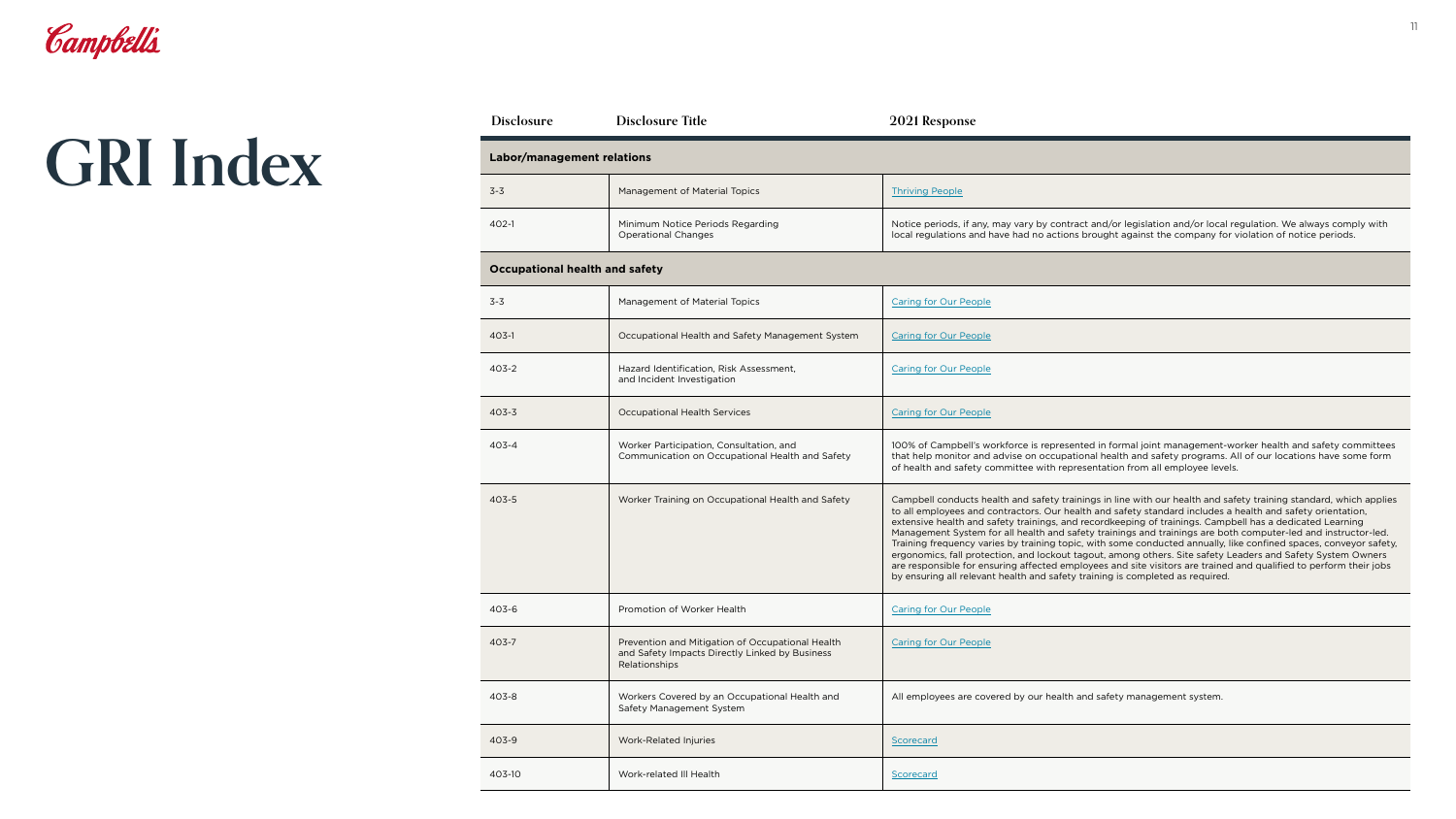| <b>Disclosure</b>               | <b>Disclosure Title</b>                                                                 | 2021 Response                                                                                                                                                                                                                                                       |
|---------------------------------|-----------------------------------------------------------------------------------------|---------------------------------------------------------------------------------------------------------------------------------------------------------------------------------------------------------------------------------------------------------------------|
| <b>Training and education</b>   |                                                                                         |                                                                                                                                                                                                                                                                     |
| $3 - 3$                         | Management of Material Topics                                                           | <b>Thriving People</b>                                                                                                                                                                                                                                              |
| $404-1$                         | Average Hours of Training Per Year Per Employee                                         | We track the following metrics related to training and development:<br>• Average amount spent on training an employee annually: \$1,303<br>• Average number of hours of training per employee annually: 10<br>*Our FY21 data now includes Snyder's-Lance employees. |
| $404 - 2$                       | Programs for Upgrading Employee Skills and Transition<br>Assistance Program             | <b>Thriving People</b>                                                                                                                                                                                                                                              |
| $404 - 3$                       | Percentage of Employees Receiving Regular<br>Performance and Career Development Reviews | 100% of employees receive an annual performance evaluation.                                                                                                                                                                                                         |
| Diversity and equal opportunity |                                                                                         |                                                                                                                                                                                                                                                                     |
| $3 - 3$                         | <b>Management of Material Topics</b>                                                    | Thriving People, Code of Business Conduct and Ethics                                                                                                                                                                                                                |

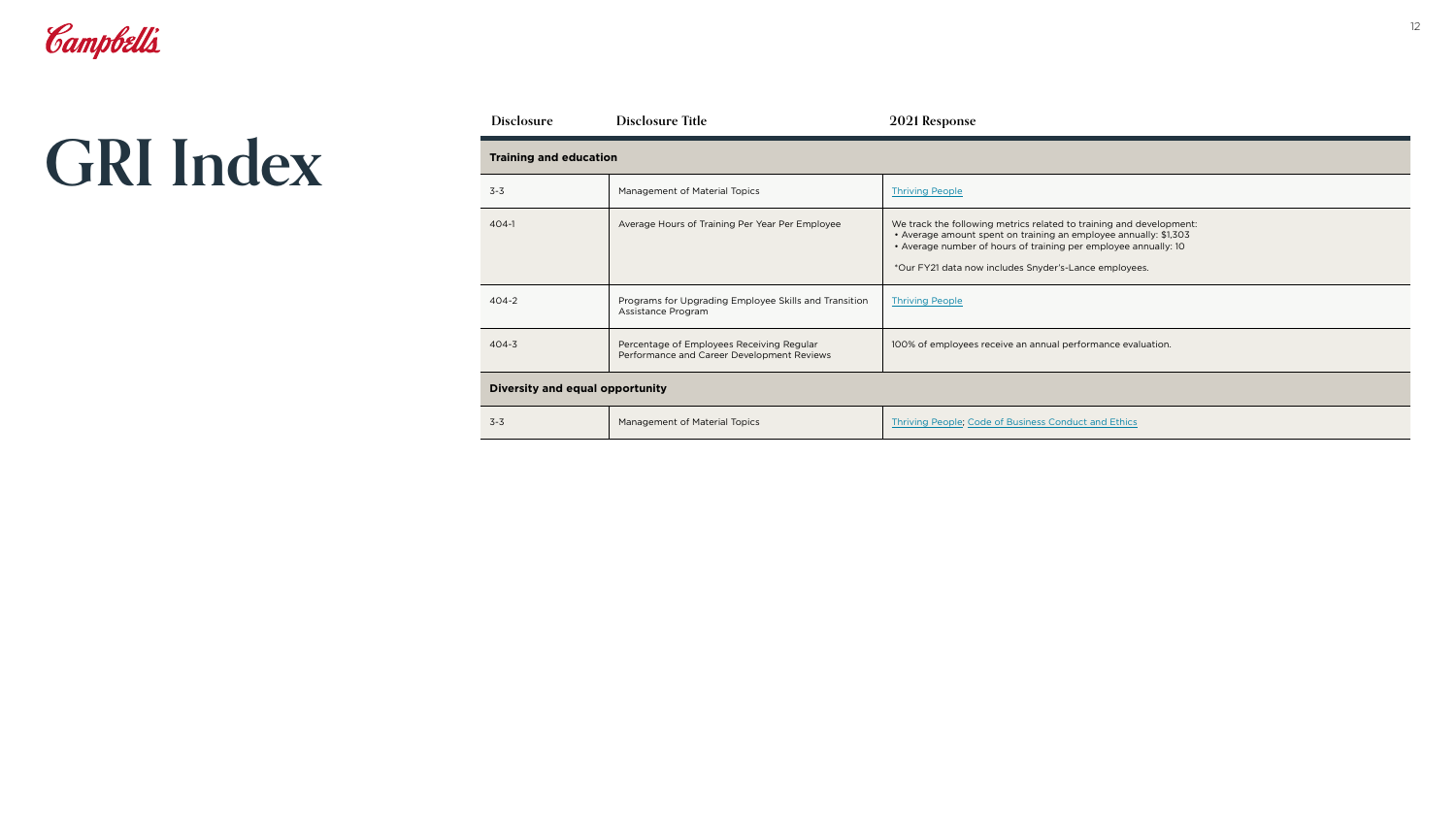

### **GRI Index**

405-2

405-1 Diversity of Governance Bodies and Employees Proxy

### **Gender Diversity by Management Level**

|                              | <b>Female</b>  | <b>Male</b> | <b>Undeclared</b> | <b>Total</b> |  |
|------------------------------|----------------|-------------|-------------------|--------------|--|
| Board of<br><b>Directors</b> | $\overline{a}$ | $\mathsf 9$ | $\circ$           | 13           |  |
| Top<br>Management            | 16             | 20          | $\circ$           | 36           |  |
| Management                   | 664            | 941         | $\circ$           | 1,605        |  |
| Non-<br>Management           | 4,930          | 7,445       | $\circ$           | 12,375       |  |
| <b>Toal</b>                  | 5,610          | 8,406       | $\bullet$         | 14,016       |  |

|                    | <b>American</b><br>Indian/Alaska<br><b>Native</b> | <b>Asian</b>   | <b>Black or</b><br><b>African</b><br><b>American</b> | <b>Hispanic</b><br>or Latino | <b>Native</b><br><b>Hawaiian or</b><br><b>Other Pacific</b><br><b>Islands</b> | 2 or More<br><b>Races</b> | <b>White</b> | <b>Undeclared</b> | <b>Total</b> |
|--------------------|---------------------------------------------------|----------------|------------------------------------------------------|------------------------------|-------------------------------------------------------------------------------|---------------------------|--------------|-------------------|--------------|
| Top<br>Management  | $\circ$                                           | $\overline{2}$ |                                                      | 4                            | $\circ$                                                                       |                           | 28           | $\Omega$          | 36           |
| Management         | 6                                                 | 121            | 82                                                   | 77                           | $\overline{2}$                                                                | 22                        | 1,185        | 3                 | 1,498        |
| Non-<br>Management | 385                                               | 540            | 2,605                                                | 1,940                        | 69                                                                            | 237                       | 6,492        | 23                | 12,291       |
| <b>Total</b>       | 391                                               | 663            | 2,688                                                | 2,021                        | 71                                                                            | 260                       | 7,705        | 26                | 13,825       |

| <b>Age Group</b>             |                     |       |             |              |
|------------------------------|---------------------|-------|-------------|--------------|
|                              | <b>30 and Under</b> | 31-50 | 51 and Over | <b>Total</b> |
| Board of<br><b>Directors</b> |                     |       | 11          | 13           |
| <b>Employees</b>             | 2,446               | 6,405 | 5,165       | 14,016       |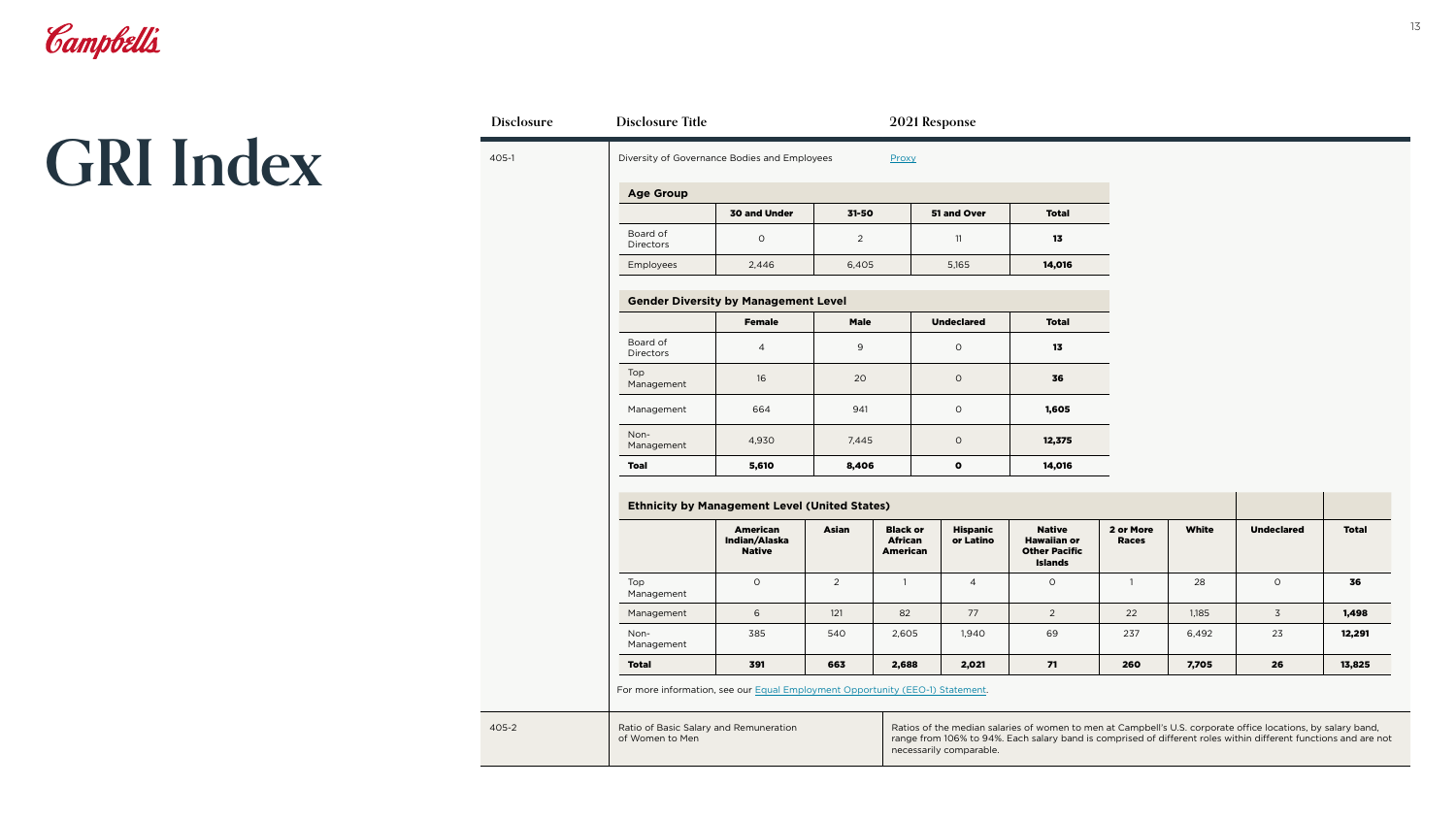| Code of Conduct, Code of Business Conduct and Ethics                                     |
|------------------------------------------------------------------------------------------|
| The company has not been fined or disciplined by the EEOC in the last five fiscal years. |
|                                                                                          |

|            | Code of Conduct; Code of Business Conduct and Ethics                                                       |
|------------|------------------------------------------------------------------------------------------------------------|
| t to       | Campbell has not identified any operations in which the right to freedom of association and collective     |
| aining May | bargaining may be at risk and we hold our suppliers accountable to our Responsible Sourcing Supplier Code. |

| <b>Disclosure</b>                                                                     | <b>Disclosure Title</b>                                                                                              | 2021 Response                                                                                                       |
|---------------------------------------------------------------------------------------|----------------------------------------------------------------------------------------------------------------------|---------------------------------------------------------------------------------------------------------------------|
| <b>Non-discrimination</b>                                                             |                                                                                                                      |                                                                                                                     |
| $3 - 3$                                                                               | <b>Management of Material Topics</b>                                                                                 | Code of Conduct, Code of Business Conduct and Ethics                                                                |
| 406-1                                                                                 | Incidents of Discrimination and Corrective<br><b>Actions Taken</b>                                                   | The company has not been fined or disciplined by the E                                                              |
|                                                                                       | Freedom of association and collective bargaining                                                                     |                                                                                                                     |
| $3 - 3$                                                                               | Management of Material Topics                                                                                        | Code of Conduct, Code of Business Conduct and Ethics                                                                |
| 407-1                                                                                 | Operations and Suppliers in Which the Right to<br>Freedom of Association and Collective Bargaining May<br>Be at Risk | Campbell has not identified any operations in which the<br>bargaining may be at risk and we hold our suppliers acc  |
| <b>Child labor</b>                                                                    |                                                                                                                      |                                                                                                                     |
| $3 - 3$                                                                               | <b>Management of Material Topics</b>                                                                                 | Code of Conduct; Code of Business Conduct and Ethics                                                                |
| 408-1<br>Operations and Suppliers at Significant Risk for<br>Incidents of Child Labor |                                                                                                                      | Campbell has not identified any operations at significan<br>suppliers accountable to our Responsible Sourcing Supp  |
| <b>Forced or compulsory labor</b>                                                     |                                                                                                                      |                                                                                                                     |
| $3 - 3$                                                                               | Management of Material Topics                                                                                        | Code of Conduct; Code of Business Conduct and Ethics                                                                |
| 409-1                                                                                 | Operations and Suppliers at Significant Risk for<br>Incidents of Forced or Compulsory Labor                          | Campbell has not identified any operations at significan<br>hold our suppliers accountable to our Responsible Soure |
| <b>Security practices</b>                                                             |                                                                                                                      |                                                                                                                     |
| $3 - 3$                                                                               | <b>Management of Material Topics</b>                                                                                 | Not Applicable                                                                                                      |
| $410 - 1$                                                                             | Security Personnel Trained in Human Rights Policies<br>or Procedures                                                 | Not Applicable                                                                                                      |

| $3 - 3$ | Management of Material Topics                                                | Code of Conduct; Code of Business Conduct and Ethics; Human Rights Principles                                                                                                   |
|---------|------------------------------------------------------------------------------|---------------------------------------------------------------------------------------------------------------------------------------------------------------------------------|
| 408-1   | Operations and Suppliers at Significant Risk for<br>Incidents of Child Labor | Campbell has not identified any operations at significant risk for incidents of child labor and we hold our<br>suppliers accountable to our Responsible Sourcing Supplier Code. |

|     | Code of Conduct, Code of Business Conduct and Ethics                                                                                                                                           |
|-----|------------------------------------------------------------------------------------------------------------------------------------------------------------------------------------------------|
| for | Campbell has not identified any operations at significant risk for incidents of forced or compulsory labor and we<br>hold our suppliers accountable to our Responsible Sourcing Supplier Code. |

|          | Not Applicable |
|----------|----------------|
| Policies | Not Applicable |

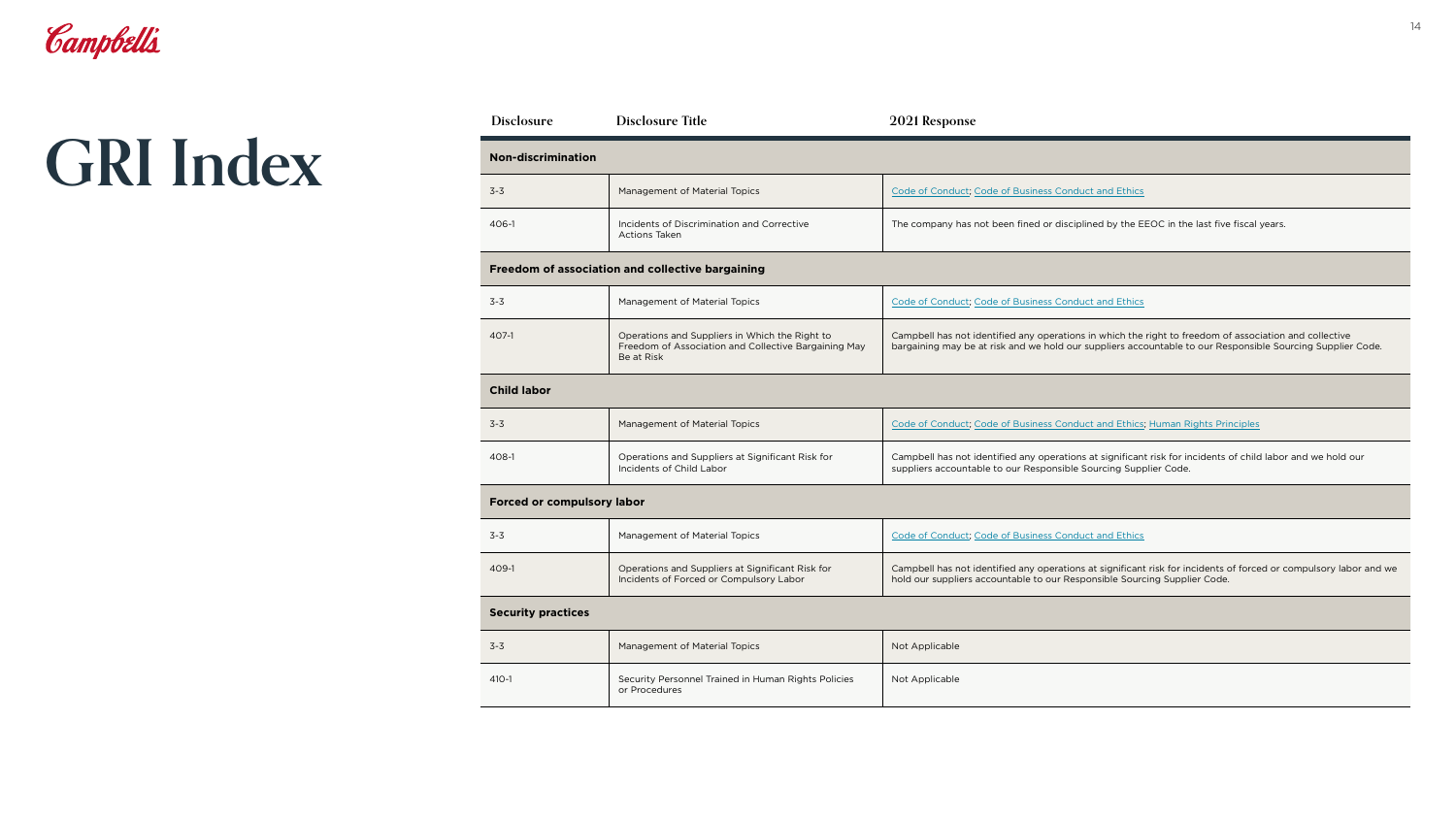| Materiality                                                                                                |
|------------------------------------------------------------------------------------------------------------|
| There have been no incidents of violations involving rights of indigenous peoples in the reporting period. |

| <b>Disclosure</b>                   | <b>Disclosure Title</b>                                                                     | 2021 Response                                                                                   |  |  |  |
|-------------------------------------|---------------------------------------------------------------------------------------------|-------------------------------------------------------------------------------------------------|--|--|--|
| <b>Rights of indigenous peoples</b> |                                                                                             |                                                                                                 |  |  |  |
| $3 - 3$                             | Management of Material Topics<br>Materiality                                                |                                                                                                 |  |  |  |
| $411 - 1$                           | Incidents of Violations Involving Rights of<br><b>Indigenous Peoples</b>                    | There have been no ir                                                                           |  |  |  |
| <b>Local communities</b>            |                                                                                             |                                                                                                 |  |  |  |
| $3 - 3$                             | Management of Material Topics                                                               | <b>Vibrant Communities</b>                                                                      |  |  |  |
| $413 - 1$                           | Operations with Local Community Engagement,<br>Impact Assessments, and Development Programs | <b>Vibrant Communities</b>                                                                      |  |  |  |
|                                     |                                                                                             | We have community                                                                               |  |  |  |
| $413 - 2$                           | Operations with Significant Actual and Potential<br>Negative Impacts on Local Communities   | We have not identified                                                                          |  |  |  |
| <b>Supplier social assessment</b>   |                                                                                             |                                                                                                 |  |  |  |
| $3 - 3$                             | Management of Material Topics<br><b>Responsible Sourcing</b>                                |                                                                                                 |  |  |  |
| $414 - 1$                           | New Suppliers that were Screened<br><b>Using Social Criteria</b>                            | Our expectations con<br>Code, which can be fo<br>high risk may be aske<br>consistent with Sedex |  |  |  |

|                | <b>Vibrant Communities</b>                                                                                    |  |
|----------------|---------------------------------------------------------------------------------------------------------------|--|
| ient,<br>arams | <b>Vibrant Communities</b>                                                                                    |  |
|                | We have community engagement programs in all of the locations in which we operate.                            |  |
| ntial          | We have not identified operations with significant actual or potential negative impacts on local communities. |  |

| $3 - 3$ | Management of Material Topics                                           | <b>Responsible Sourcing</b>                                                                                                                                                                                                                                                                                                                                                                                                                                                        |
|---------|-------------------------------------------------------------------------|------------------------------------------------------------------------------------------------------------------------------------------------------------------------------------------------------------------------------------------------------------------------------------------------------------------------------------------------------------------------------------------------------------------------------------------------------------------------------------|
| 414-1   | New Suppliers that were Screened<br>Using Social Criteria               | Our expectations concerning human rights for our suppliers are outlined in our Responsible Sourcing Supplier<br>Code, which can be found at https://www.campbellsoupcompany.com/suppliers/. Suppliers who are deemed<br>high risk may be asked to complete or produce results of a social and environmental compliance audit,<br>consistent with Sedex Members Ethical Trade Audit (SMETA), a social and environmental auditing framework,<br>or a similarly recognized authority. |
| 414-2   | Negative Social Impacts in the Supply Chain and<br><b>Actions Taken</b> | Auditing has been significantly constrained due to the COVID-19 pandemic. In FY2021, four suppliers underwent<br>SMETA audits and from those audits, no significant negative social impacts were identified.                                                                                                                                                                                                                                                                       |

| Not Applicable |
|----------------|
| Not Applicable |

3-3 Management of Material Topics

415-1 **Political Contributions** 

**Public policy**